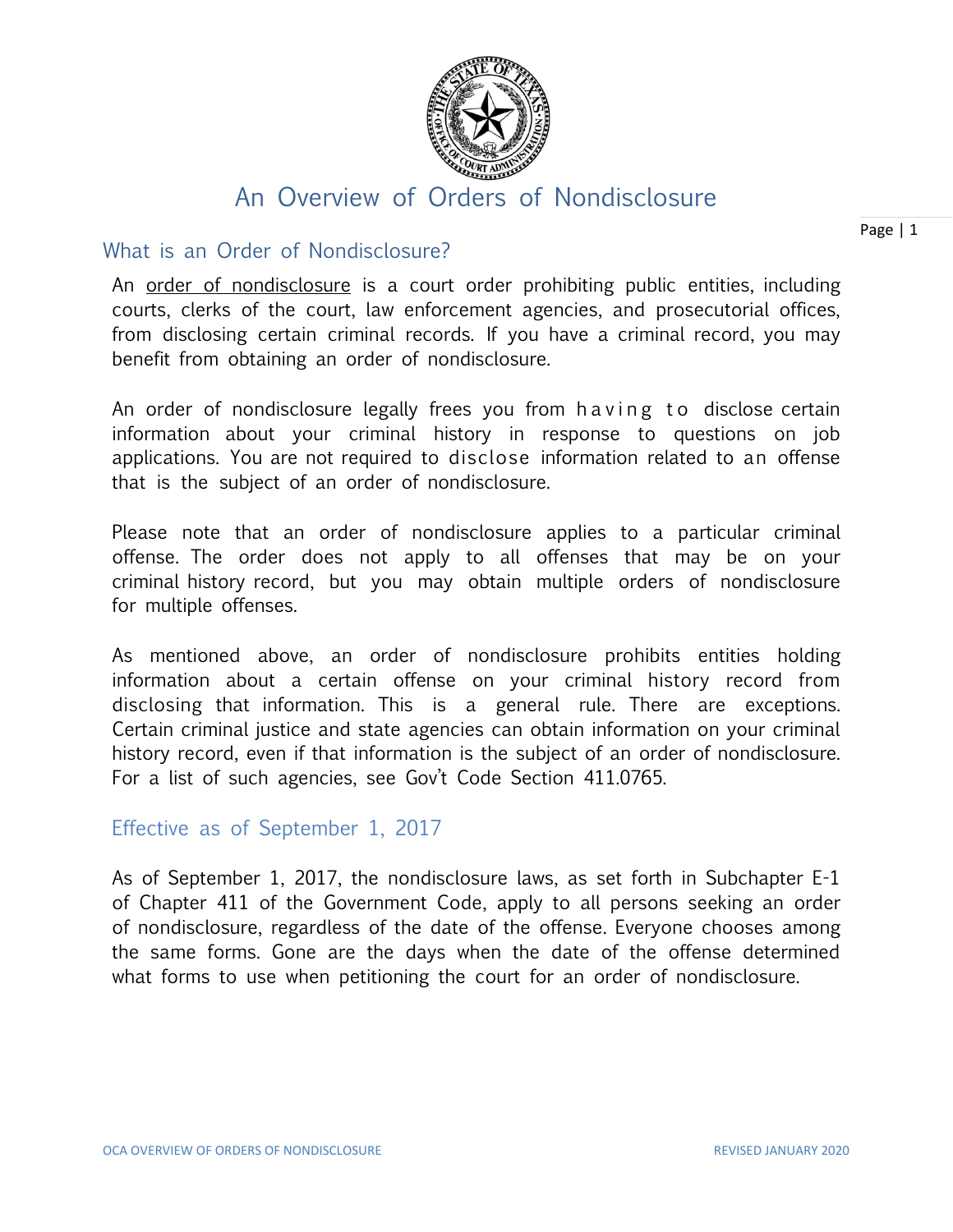The following laws address the types of nondisclosure petitions and orders available:

- Section 411.072, Gov't Code (Deferred Adjudication Community Supervision; Certain Nonviolent Misdemeanors) (REVISED 09/01/2019);
- Section 411.0725, Gov't Code (Deferred Adjudication Community Supervision; Felonies and Certain Misdemeanors) (REVISED 09/01/2019);
- Section 411.0726, Gov't Code (Deferred Adjudication Community Supervision; Certain Driving While Intoxicated and Boating While Intoxicated Misdemeanors) NEW;
- Section 411.0727, Gov't Code (Procedure Following Successful Completion of Veterans Treatment Court Program);
- Section 411.0728, Gov't Code (Certain Victims of Trafficking of Persons or Compelling Prostitution) (*REVISED 09/01/2019);*
- Section 411.0729, Gov't Code (Procedure for Certain Veterans Placed on Community Supervision) NEW;
- Section 411.073, Gov't Code (Community Supervision Following Conviction; Certain Misdemeanors);
- Section 411.0731 Gov't Code (Procedure for Community Supervision Following Conviction; Certain Driving While Intoxicated Convictions);
- Section 411.0735, Gov't Code (Conviction and Confinement; Certain Misdemeanors); and
- Section 411.0736, Gov't Code (Procedure for Conviction; Certain Driving While Intoxicated Convictions)

Each of the sections listed above has specific requirements and procedures that you must satisfy in order to obtain an order of nondisclosure. The requirements and procedures for each section are different. You must determine which section is the correct section for you to use when requesting an order of nondisclosure.

IF A PETITION IS REQUIRED, YOU MUST FILE IT WITH THE CLERK OF THE COURT ("CLERK") THAT SENTENCED YOU OR PLACED YOU ON COMMUNITY SUPERVISION ("PROBATION") OR DEFERRED ADJUDICATION COMMUNITY SUPERVISION ("DEFERRED ADJUDICATION"). THE CLERK WILL FORWARD THE PETITION TO THE JUDGE, AND EITHER THE JUDGE OR THE CLERK WILL FORWARD A COPY OF THE PETITION TO THE ATTORNEY REPRESENTING THE STATE.

# Documents Needed

OCA OVERVIEW OF ORDERS OF NONDISCLOSURE REVISED JANUARY 2020 You may need one or more of the following documents, depending on your case, to help you to determine if you are eligible for an order of nondisclosure: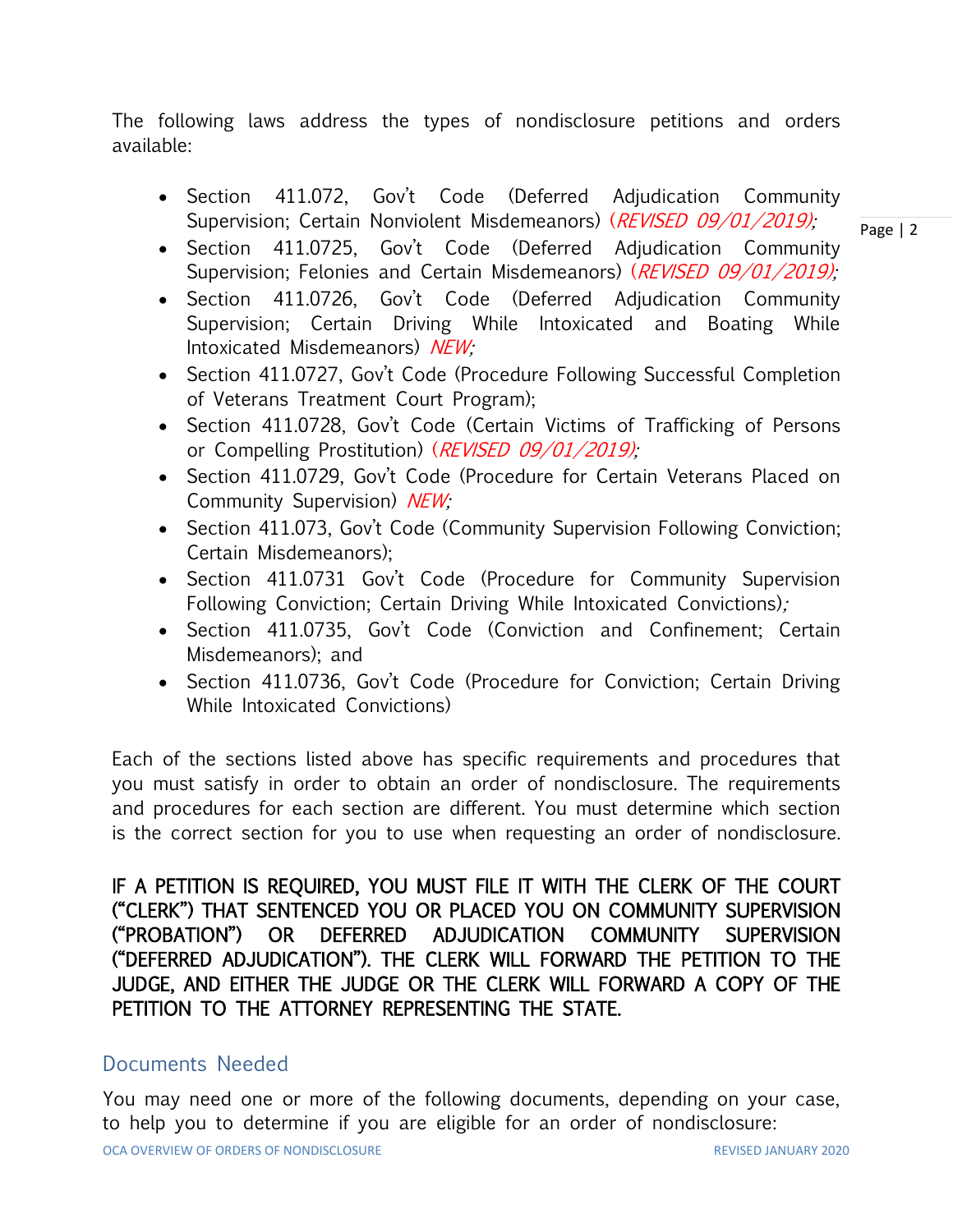- 1) a copy of the judgment in your case;
- 2) a signed order or document showing that the judge reduced your period of deferred adjudication, probation, or confinement, or granted you an early termination;
- 3) a signed order or document showing that you completed your deferred adjudication or probation, including any term of confinement imposed and payment of all fines, costs, and restitution imposed;
- 4) a discharge order (an order or document showing that you were discharged from probation or deferred adjudication);
- 5) a discharge and dismissal order (an order showing that the judge set aside the verdict in your case or permitted you to withdraw your plea and dismissed the accusation, complaint, information, or indictment against you) in accordance with Code Crim. Proc. Article 42A.701 (formerly Section 20(a) of Article 42.12), or Article 42A.111; and
- 6) a signed order or judgment reflecting any affirmative findings made by the judge, including any finding that: (1) it is not in the best interest of justice for you to receive an order of nondisclosure; (2) the offense involved family violence; and (3) you must register as a sex offender.

### Basic Eligibility Requirements for Most Orders of Nondisclosure

In addition to the specific requirements and procedures for each type of order of nondisclosure, you must FIRST satisfy the basic requirements of Section 411.074, Gov't Code, in order to be eligible for an order of nondisclosure, unless you are requesting an order under Section 411.0729. Also, if you are requesting an order under Section 411.0728, you will have to satisfy only one of the requirements of Section 411.074.

There are three basic requirements under Section 411.074 (see Nos. 1 thru 3 immediately below). IF YOU CANNOT SATISFY THESE REQUIREMENTS, YOU ARE INELIGIBLE FOR AN ORDER OF NONDISCLOSURE under Sections 411.072, 411.0725, 411.0726, 411.0727, 411.073, 411.0731, 411.0735, and 411.0736, and there is no need to request one because the court will not have the legal authority to issue one.

- 1. You are *ineligible* for an order of nondisclosure if you have ever been convicted of or placed on deferred adjudication for any one of the following (this includes the offense for which the order of nondisclosure is requested):
	- (A) an offense requiring sex offender registration under Chapter 62, Code Crim. Proc.;
	- (B) an offense under Section 20.04, Penal Code (Aggravated Kidnapping),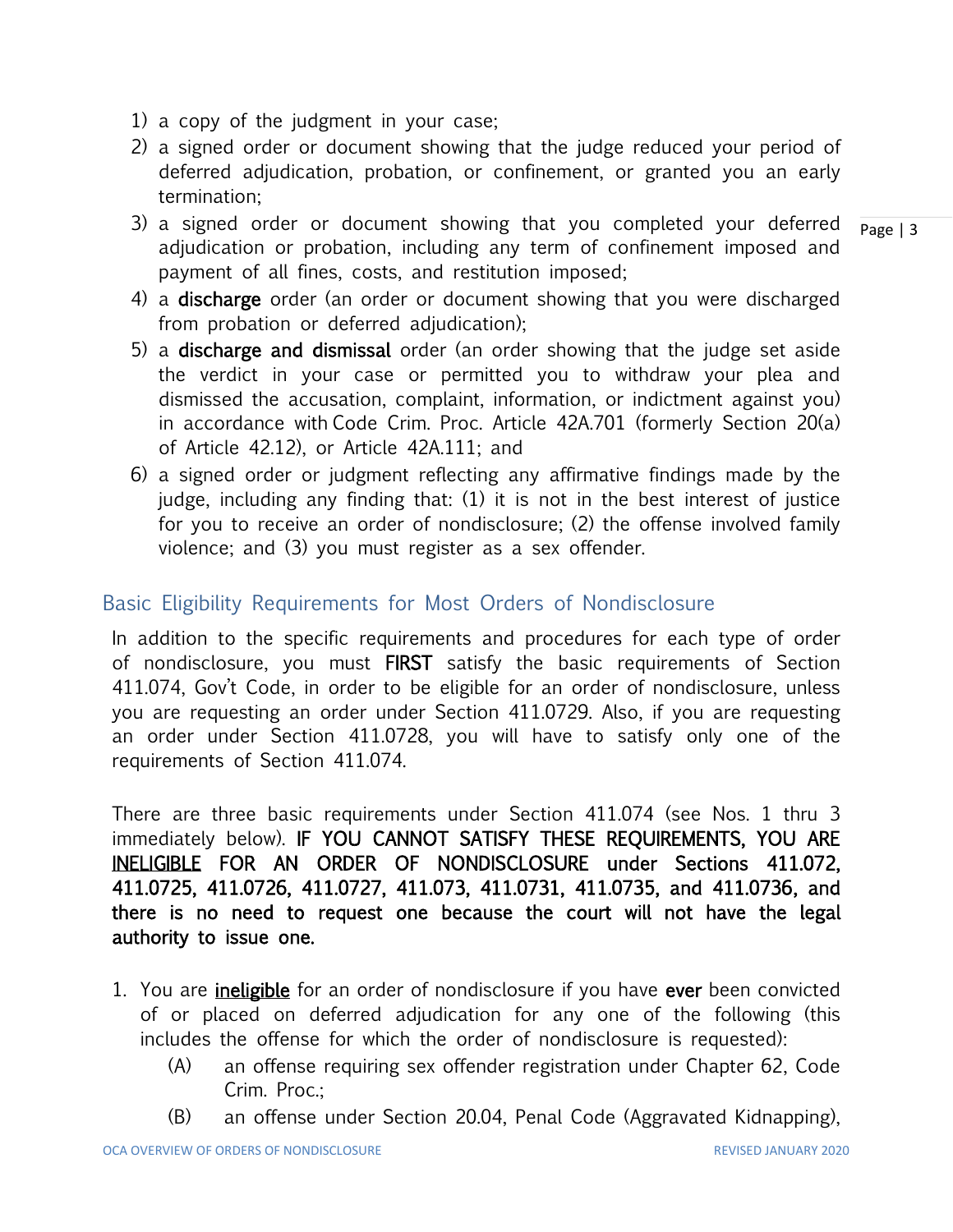regardless of whether the offense is a reportable conviction or adjudication for purposes of Chapter 62, Code Crim. Proc.;

- (C) an offense under any of the following sections of the Penal Code:
	- 19.02 (Murder):
	- 19.03 (Capital Murder);
	- 20A.02 (Trafficking of Persons);
	- 20A.03 (Continuous Trafficking of Persons);
	- 22.04 (Injury to a Child, Elderly Individual, or Disabled Individual);
	- 22.041 (Abandoning or Endangering a Child);
	- 25.07 (Violation of Court Orders or Conditions of Bond in a Family Violence, Sexual Assault or Abuse, Stalking, or Trafficking Case);
	- 25.072 (Repeated Violation of Certain Court Orders or Conditions of Bond in Family Violence, Sexual Assault or Abuse, Stalking, or Trafficking Case); or
	- 42.072 (Stalking); or
- (D) any other offense involving family violence, as defined by Section 71.004, Family Code.
- 2. You are *ineligible* for an order of nondisclosure if the court made an **affirmative** finding that the offense for which the order of nondisclosure is requested involved family violence, as defined by Section 71.004, Family Code.
- 3. You are *ineligible* for an order of nondisclosure if you were convicted of or placed on deferred adjudication for another offense, excluding any traffic offenses punishable by fine only, during the period after you were convicted of or placed on probation or deferred adjudication for the offense for which the order of nondisclosure is requested and during any applicable waiting period, if any, following the completion of your sentence, probation, or deferred adjudication (see Note below).

Note: There are waiting periods for some of the orders of nondisclosure. After determining which nondisclosure law applies to you, confirm that you have not been convicted of or placed on deferred adjudication for another offense, unless the offense is a traffic offense punishable by fine only, during the waiting period.

After you identify which type of order of nondisclosure is correct for you (see the next portion of this overview), you should return to this point in the overview to be certain that you satisfy the basic requirements that apply to the type of order of nondisclosure that you are requesting.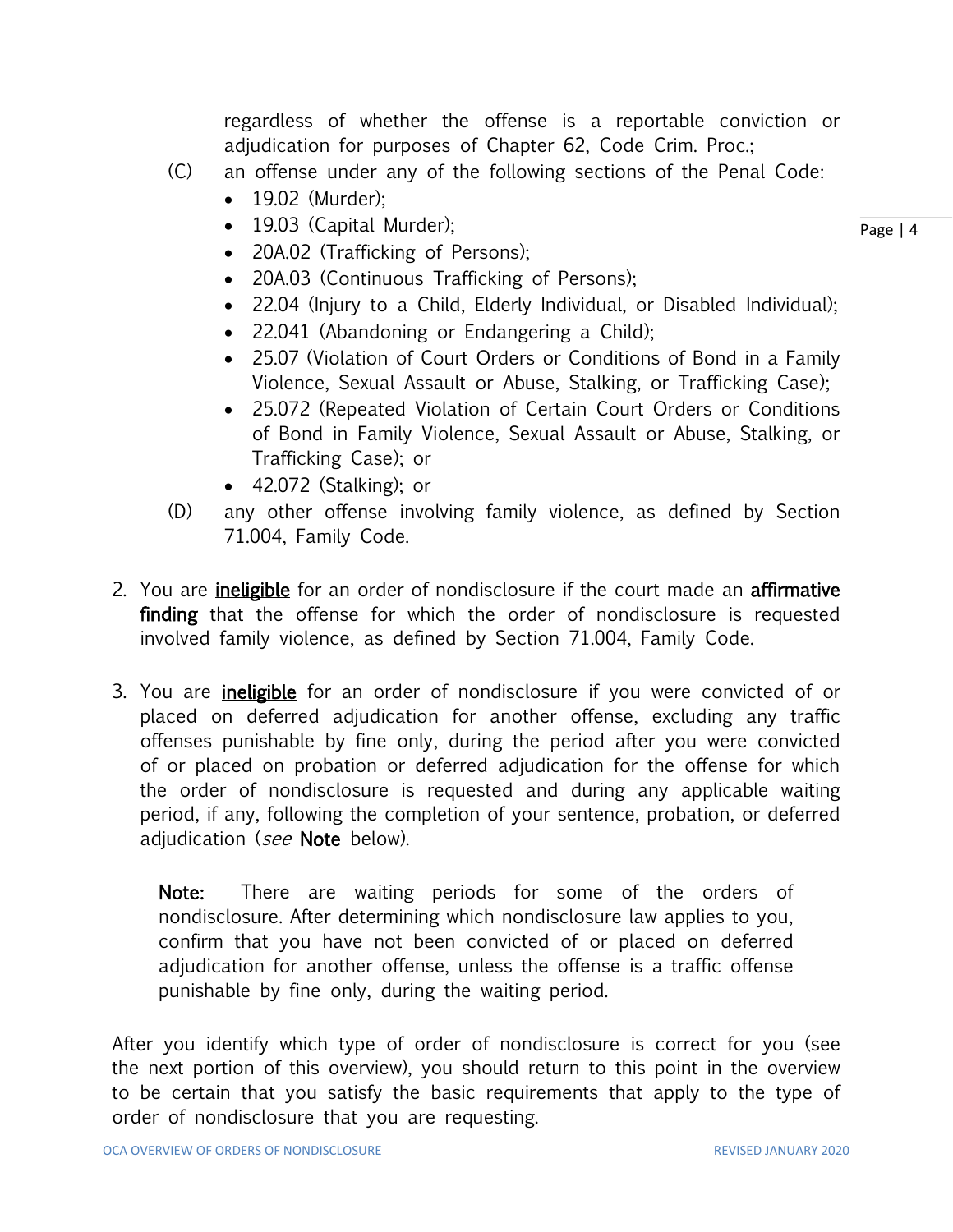# Selecting the Appropriate Procedure for Requesting an Order of Nondisclosure

In order to make it easier for you to identify which type of order of nondisclosure, if any, is correct for you, this overview will lead you through a series of questions. After answering the questions, you will know that you are *ineligible* for an order of nondisclosure and should proceed no further, or that you are eligible for an order of nondisclosure and should proceed below to a particular section under Types of Nondisclosure for additional information and instructions. Each section designated below has requirements that you must satisfy in addition to any requirements in Section 411.074 that are applicable to the type of order that you are requesting.

The following five questions will assist you in determining which nondisclosure law, if any, applies to your offense.

#### Question 1:

Is the offense for which the order of nondisclosure is requested an offense under one of the following sections?

Section 43.02, Penal Code (Prostitution);

Section 481.120, Health and Safety Code (Delivery of Marihuana), punishable as a Class B misdemeanor;

Section 481.121, Health and Safety Code (Possession of Marihuana), punishable as a Class B misdemeanor; or

Section 31.03, Penal Code (Theft), punishable as a Class C or B misdemeanor;

- If your answer to Question 1 is "NO," proceed to Question 2.
- If your answer is "YES", you should carefully go through the discussion under Section 411.0728 in the Types of Nondisclosure section below and the Instructions for Completing the Model Petition for an Order of Nondisclosure under Section 411.0728 to determine whether you qualify to file a petition under that section. If you find that you are *ineligible* for an order of nondisclosure under Section 411.0728, you should return to this point in the overview and continue with Question 2.

#### Question 2:

Is the offense for which the order of nondisclosure is requested an offense for which you successfully completed a veterans treatment court program, as defined by Chapter 124, Gov't Code, or former law?

• If your answer to Question 2 is "NO," proceed to Question 3.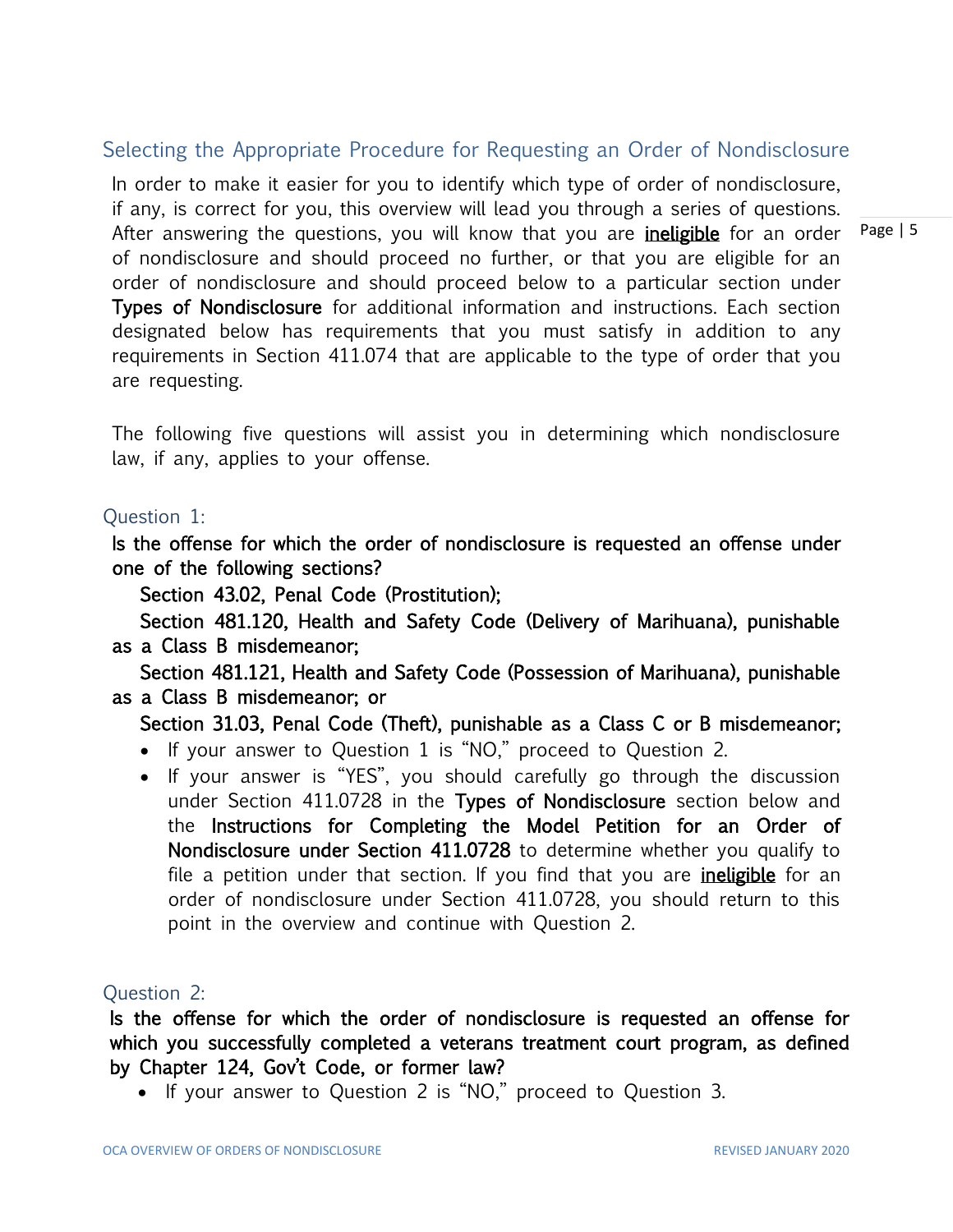under that section. If you find that you are <u>i**neligible**</u> for an order of p<sub>age | 6</sub> • If your answer is "YES," you should carefully go through the discussion under Section 411.0727 in the Types of Nondisclosure section below and the Instructions for Completing the Model Petition for an Order of Nondisclosure under Section 411.0727 to determine whether you qualify to file a petition nondisclosure under Section 411.0727, you should return to this point in the overview and continue with Question 3.

### Question 3:

Is the offense for which the order of nondisclosure is requested an offense for which you successfully completed a veterans reemployment program under Subchapter H-1, Chapter 42A, Code of Criminal Procedure?

- If the answer to Question 3 is "No," proceed to Question 4.
- If your answer is "YES," you should carefully go through the discussion under Section 411.0729 in the Types of Nondisclosure section below and the Instructions for Completing the Model Petition for an Order of Nondisclosure under Section 411.0729 to determine whether you qualify to file a petition under that section. If you find that you are *ineligible* for an order of nondisclosure under Section 411.0729, you should return to this point in the overview and continue with Question 4.

# Question 4:

Is the offense for which the order of nondisclosure is requested a Class B misdemeanor driving while intoxicated or boating while intoxicated offense under Section 49.04 or 49.06, Penal Code, respectively?

- If your answer to Question 4 is "NO," proceed to Question 5.
- If your answer is "YES," were you placed on deferred adjudication following your plea to the offense?
	- o If your answer is "YES," you should carefully go through the discussion under Section 411.0726 in the Types of Nondisclosure section below and the Instructions for Completing the Model Petition for an Order of Nondisclosure under Section 411.0726 to determine whether you qualify to file a petition under that section. If you find that you are ineligible for an order of nondisclosure under Section 411.0726, you should return to this point in the overview and continue with Question 5, but only if the offense for which the order is requested is driving while intoxicated. Otherwise, you are ineligible for an order of nondisclosure for your boating while intoxicated offense and none of the remaining questions apply to you.
	- o If your answer is "NO," proceed to Question 5.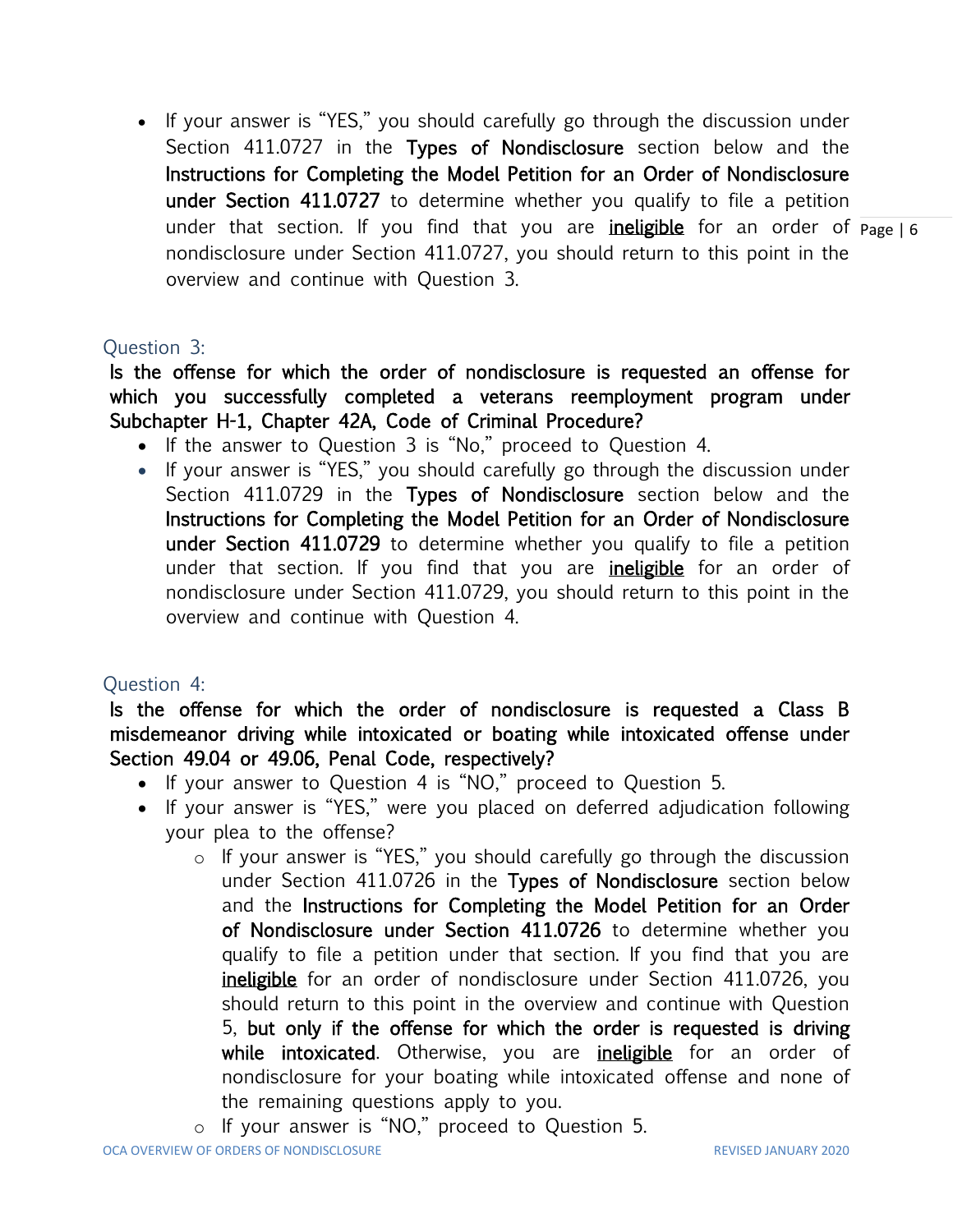# Question 5:

Is the offense for which the order of nondisclosure is requested a Class B misdemeanor driving while intoxicated offense under Section 49.04, Penal Code?

- If your answer to Question 5 is "YES," were you placed on probation following <sup>Page</sup> | 7 your conviction for the offense?
	- o If your answer is "YES," you should carefully go through the discussion under Section 411.0731 in the Types of Nondisclosure section below and the Instructions for Completing the Model Petition for an Order of Nondisclosure under Section 411.0731 to determine whether you qualify to file a petition under that section. If you find that you are ineligible under Section 411.0731, you may be eligible for an order of nondisclosure under Section 411.0736. You should carefully go through the discussion under 411.0736 in the Types of Nondisclosure section below and the Instructions for Completing the Model Petition for an Order of Nondisclosure under Section 411.0736 to determine whether you qualify to file a petition under that section. If you find that you are *ineligible* for an order of nondisclosure under Section 411.0736 also, you are *ineligible* for an order of nondisclosure for your driving while intoxicated offense and none of the remaining questions apply to you.
	- o If your answer is "NO," you should carefully go through the discussion under Section 411.0736 in the Types of Nondisclosure section below and the Instructions for Completing the Model Petition for an Order of Nondisclosure under Section 411.0736 to determine whether you qualify to file a petition under that section. If you find that you are ineligible for an order of nondisclosure under Section 411.0736, you are **ineligible** for an order of nondisclosure for your driving while intoxicated offense and none of the remaining questions apply to you.
- If your answer to Question 5 is "NO," proceed to Question 6.

# Question 6:

# Is the offense for which the order of nondisclosure is requested a felony?

- If your answer to Question 6 is "NO," proceed to Question 7.
- If your answer is "YES," were you placed on deferred adjudication for that offense?
	- o If your answer is "YES," you should carefully go through the discussion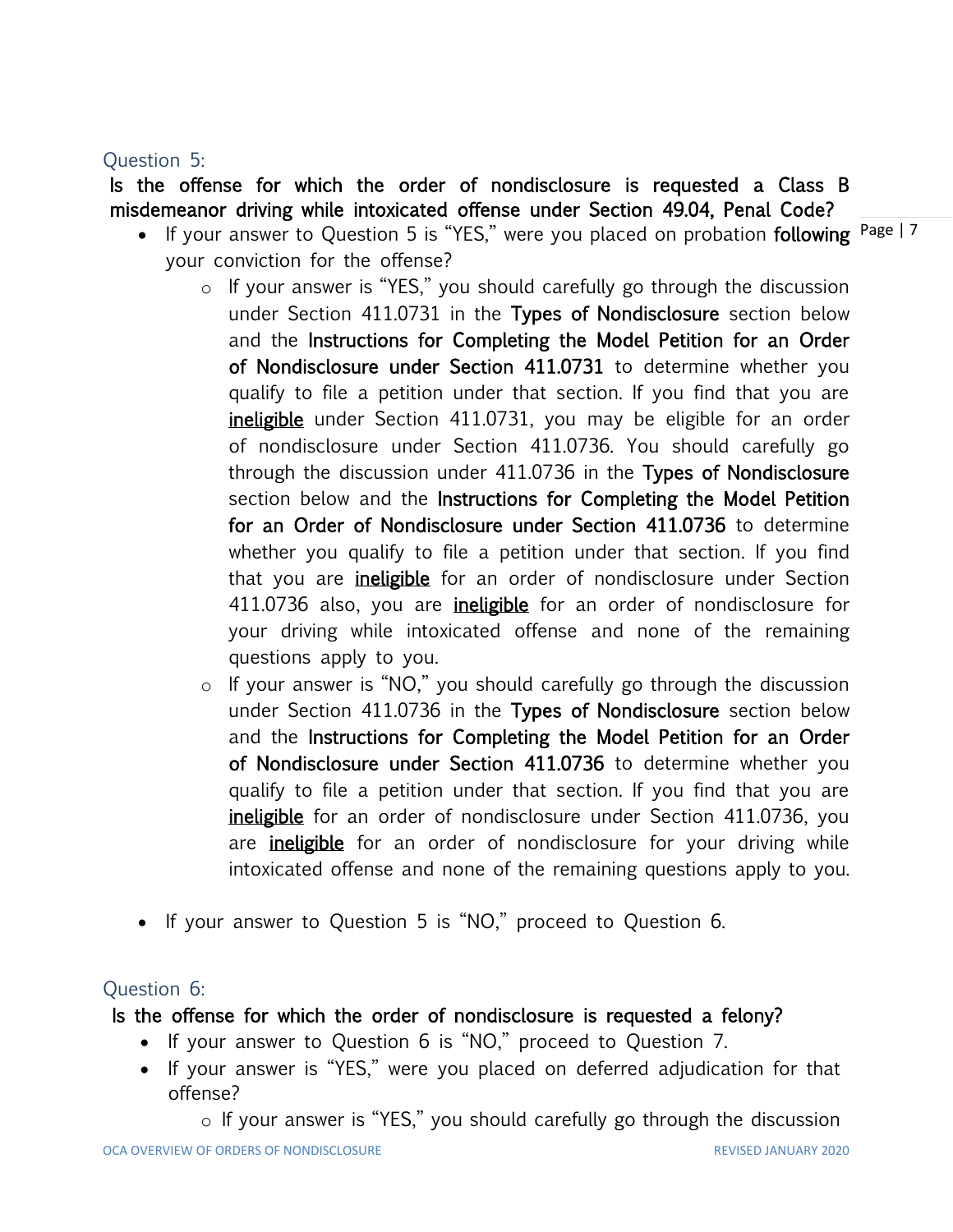under Section 411.0725 in the Types of Nondisclosure section below and the Instructions for Completing the Model Petition for an Order of Nondisclosure under Section 411.0725 to determine whether you qualify to file a petition under that section. If you find that you are ineligible for an order of nondisclosure under Section 411.0725, you are **ineligible** for an order of nondisclosure for your felony offense and none of the remaining questions apply to you.

Page | 8

 $\circ$  If your answer is "NO," you are ineligible for an order of nondisclosure for your felony offense and none of the remaining questions apply to you.

### Question 7:

Is the offense for which the order of nondisclosure is requested a misdemeanor for which you were you placed on deferred adjudication?

- If your answer to Question 7 is "YES," other than the offense for which the order of nondisclosure is requested, have you ever been previously convicted of or placed on deferred adjudication for an offense other than a traffic offense punishable by fine only?
	- o If your answer is "YES," you should carefully go through the discussion under Section 411.0725 in the Types of Nondisclosure section below and the Instructions for Completing the Model Petition for an Order of Nondisclosure under Section 411.0725 to determine whether you qualify to file a petition under that section.
	- o If your answer is "NO," is the offense for which the order of nondisclosure is requested a misdemeanor in which the judge entered an affirmative finding that it is not in the best interest of justice for you to receive an automatic order of nondisclosure and filed a statement of this affirmative finding in the papers of your case?
		- If your answer is "YES," you should carefully go through the discussion under Section 411.0725 in the Types of Nondisclosure section below and the Instructions for Completing the Model Petition for an Order of Nondisclosure under Section 411.0725 to determine whether you qualify to file a petition under that section.
		- If your answer is "NO," is the offense for which the order of nondisclosure is requested a misdemeanor under Penal Code Chapter 20 (Kidnapping, Unlawful Restraint, or Smuggling of Persons), 21 (Sexual Offenses), 22 (Assaultive Offenses), 25 (Offenses against the Family), 42 (Disorderly Conduct and Related Offenses), 43 (Public Indecency Offenses), 46 (Weapons Offenses), or 71 (Organized Crime Offenses)?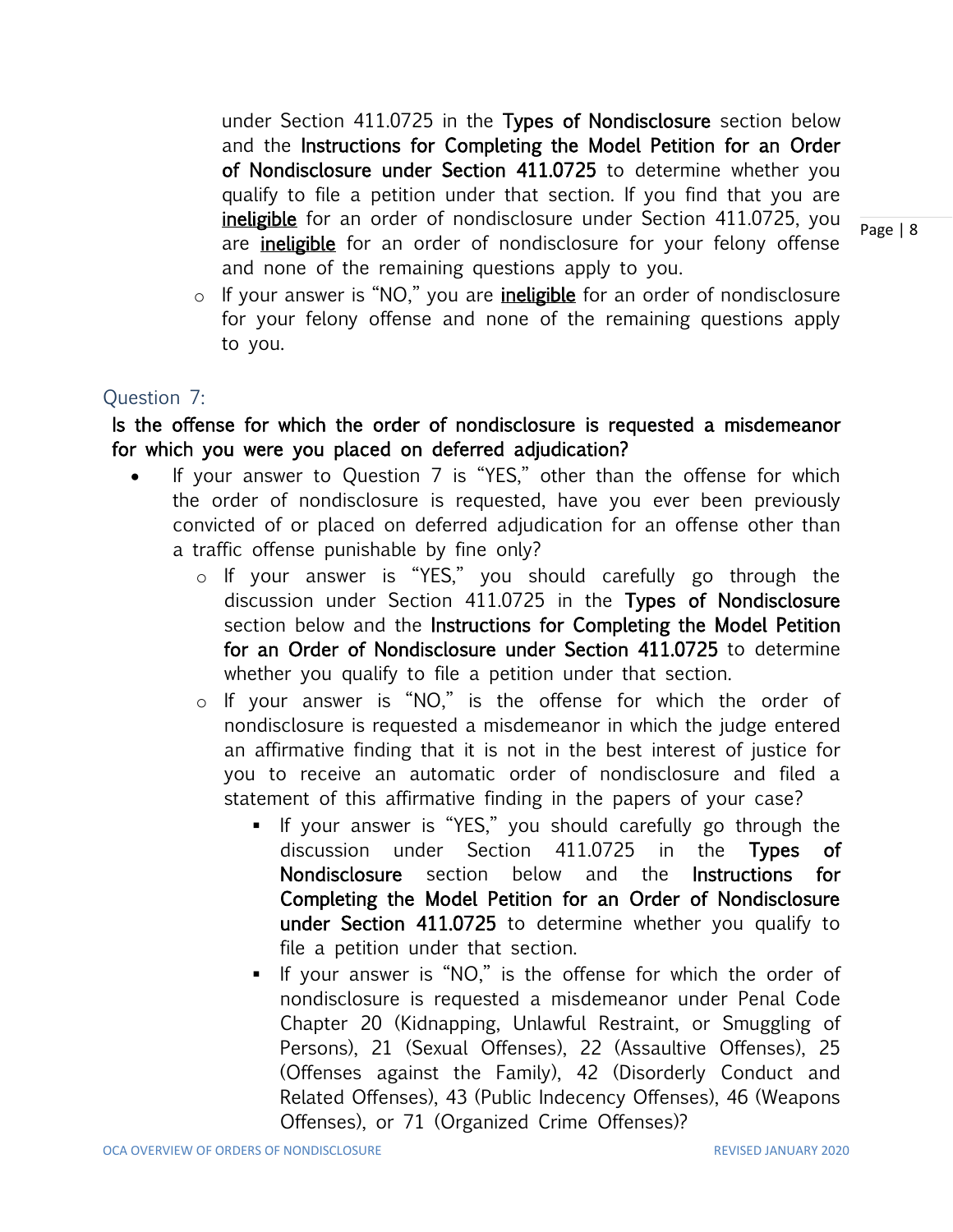- If your answer is "YES," you should carefully go through the discussion under Section 411.0725 in the Types of Nondisclosure section below and the Instructions for Completing the Model Petition for an Order of Nondisclosure under Section 411.0725 to determine whether you qualify to file a petition under that section.
- If your answer is "NO," you should carefully go through the discussion under Section 411.072 in the Types of Nondisclosure section below and the Instructions for Completing the Model Petition for an Order of Nondisclosure under Section 411.072 to determine whether you qualify to file a petition under that section.
- If your answer to Question 7 is "NO," other than the offense for which the order of nondisclosure is requested, have you ever been previously convicted of or placed on deferred adjudication for an offense other than a traffic offense punishable by fine only?
	- o If your answer is "YES," you are *ineligible* for an order of nondisclosure and none of the remaining questions apply to you.
	- o If your answer is "NO," is the offense for which the order of nondisclosure is requested one of the following: Alcoholic Beverage Code Sec. 106.041 (Driving or Operating Watercraft under the Influence of Alcohol by Minor); Penal Code Secs. 49.04 (Driving While Intoxicated), 49.05 (Flying While Intoxicated), 49.06 (Boating While Intoxicated), or 49.065 (Assembling or Operating an Amusement Ride While Intoxicated); or Penal Code Chapter 71 (Organized Crime)?
		- **.** If your answer is "YES," you are *ineligible* for an order of nondisclosure, and none of the remaining questions apply to you. (This assumes that you do not qualify under Section 411.0726, 411.0731, or 411.0736, Gov't Code. See Questions 4 and 5 above.)
		- If your answer is "NO," were you placed on probation for the offense for which the order of nondisclosure is requested, including a probation that required you to serve a term of confinement as a condition of the probation or to be placed on probation after you served a term of confinement?
			- If your answer is "YES," you should carefully go through the discussion under Section 411.073 in the Types of Nondisclosure section below and the Instructions for Completing the Model Petition for an Order of Nondisclosure under Section 411.073 to determine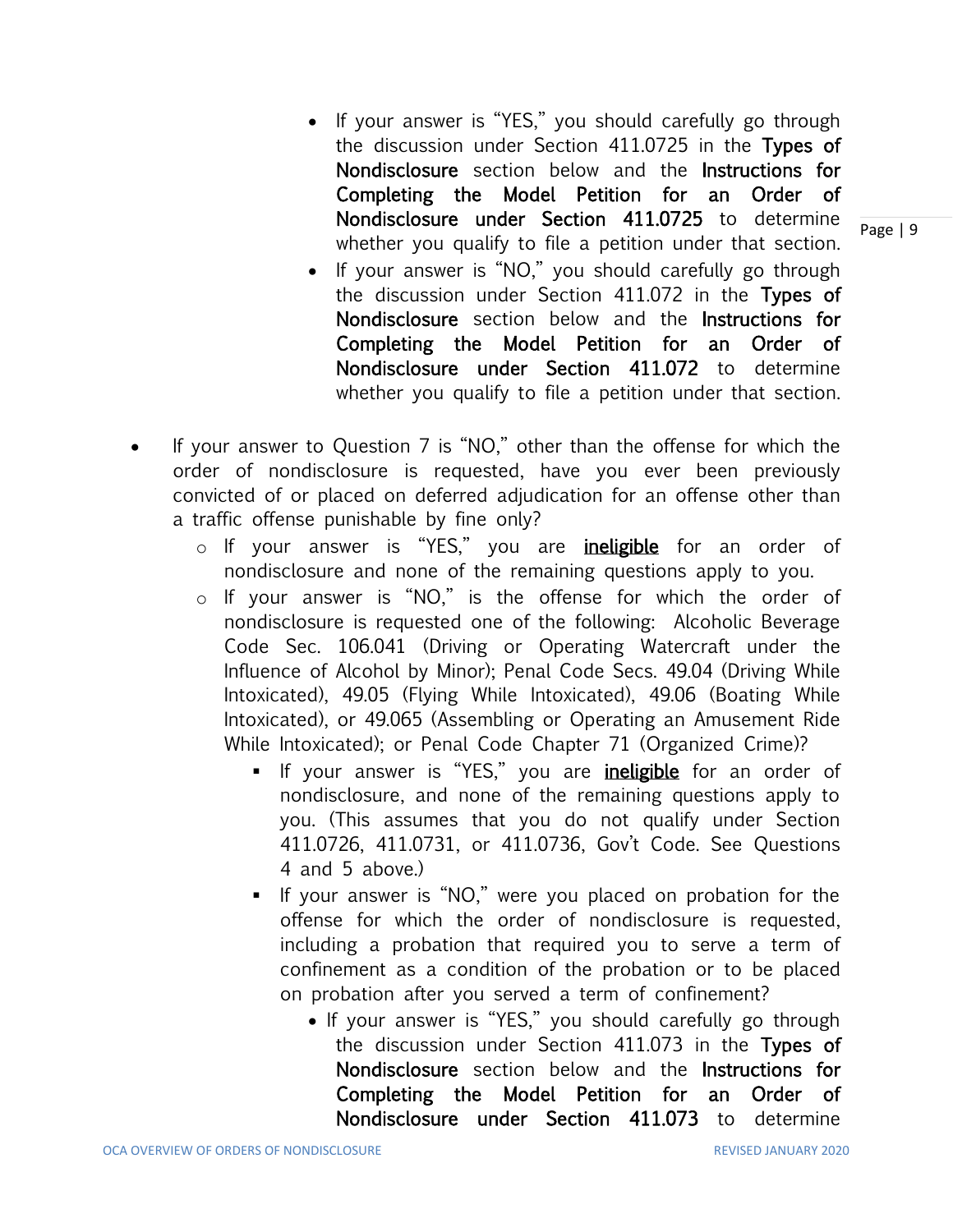whether you qualify to file a petition under that section.

• If your answer is "NO," you should carefully go through the discussion under Section 411.0735 in the Types of Nondisclosure section below and the Instructions for Completing the Model Petition for an Order of Nondisclosure under Section 411.0735 to determine whether you qualify to file a petition under that section.

### Types of Nondisclosure

At this point, it is time to review the additional requirements for specific sections of the Government Code to see if you qualify for an order of nondisclosure under the section that applies to you.

THE INFORMATION PROVIDED BELOW ASSUMES THAT YOU HAVE DETERMINED THAT YOU MEET THE BASIC ELIGIBILITY REQUIREMENTS DISCUSSED ABOVE FOR AN ORDER OF NONDISCLOSURE, IF THOSE REQUIREMENTS APPLY TO THE TYPE OF ORDER YOU ARE REQUESTING, AND THAT YOU HAVE IDENTIFIED THE TYPE OF NONDISCLOSURE, IF ANY, THAT APPLIES TO YOUR OFFENSE. THE INFORMATION PROVIDED ABOVE IDENTIFIES THE CIRCUMSTANCES AND OFFENSES THAT MAKE YOU INELIGIBLE FOR AN ORDER OF NONDISCLOSURE UNDER SOME OR ALL OF THE SECTIONS LISTED BELOW. IF YOU HAVE NOT READ THE INFORMATION PROVIDED ABOVE AND ANSWERED THE QUESTIONS DESIGNED TO HELP YOU DETERMINE WHICH ORDER OF NONDISCLOSURE, IF ANY, APPLIES TO YOUR OFFENSE, PLEASE DO SO BEFORE READING ANY FURTHER.

SECTION 411.072 – Procedure for Deferred Adjudication Community Supervision for Certain Nonviolent Misdemeanors (REVISED 09/01/2019)

- 1. You are *ineligible* for an order of nondisclosure under Section 411.072 if you received a discharge and dismissal prior to September 1, 2017.
- 2. You are *ineligible* for an order of nondisclosure under Section 411.072 if it has not been at least 180 days since the court placed you on deferred adjudication.
- 3. You are *ineligible* for an order of nondisclosure under Section 411.072 if the court entered an affirmative finding that it is not in the best interest of justice for you to receive an automatic order of nondisclosure under Section 411.072. If the court entered this type of finding, you may still qualify under Section 411.0725.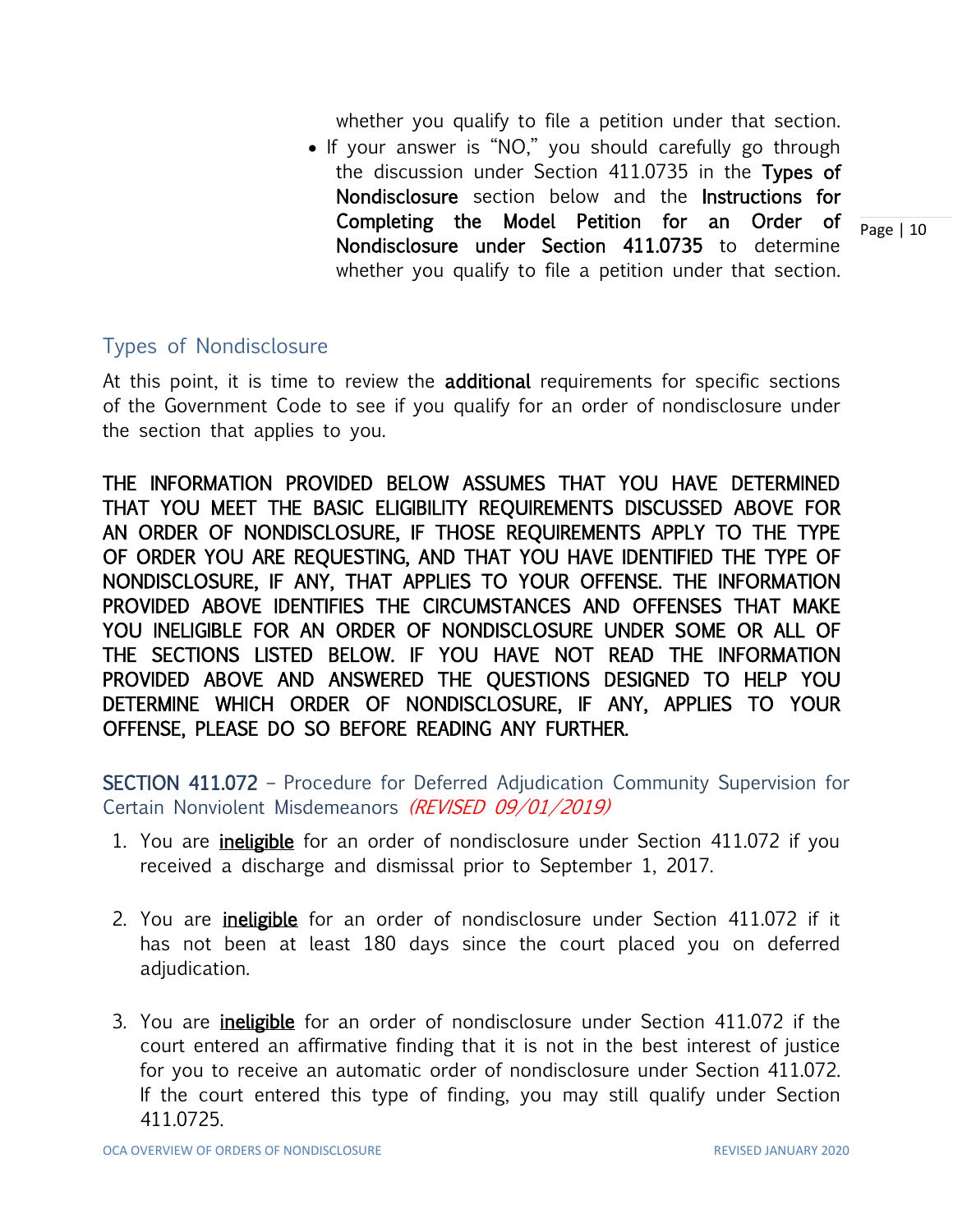- 4. You are *ineligible* for an order of nondisclosure under Section 411.072 if you were not placed on deferred adjudication for a misdemeanor offense.
- Page | 11 5. You are ineligible for an order of nondisclosure under Section 411.072 if the offense for which the order of nondisclosure is requested is one of the following:
	- Driving While Intoxicated (Section 49.04, Penal Code);
	- Boating while Intoxicated (Section 49.06, Penal Code); or
	- Any misdemeanor offense under Penal Code Chapter 20 (Kidnapping, Unlawful Restraint, or Smuggling of Persons), 21 (Sexual Offenses), 22 (Assaultive Offenses), 25 (Offenses against the Family), 42 (Disorderly Conduct and Related Offenses), 43 (Public Indecency Offenses), 46 (Weapons Offenses), or 71 (Organized Crime Offenses)
- 6. You are *ineligible* for an order of nondisclosure under Section 411.072 if you have been previously convicted of or placed on deferred adjudication community supervision for another offense, except for a traffic offense punishable by fine only. In other words, you must be a first-time offender, but fine only traffic tickets do not count against you.

To obtain an order of nondisclosure under Section 411.072, you do not have to file a petition. The statute requires the judge, on his or her own accord, to make certain determinations upon granting a dismissal and discharge under Article 42A.111, Code of Criminal Procedure. However, you must present evidence necessary to establish that you are eligible to receive an order of nondisclosure under this section.

The process is as follows:

- 1) Present evidence necessary to establish that you are eligible to receive an order under Section 411.072. You can meet this requirement by completing the Letter Requesting an Order of Nondisclosure under Section 411.072 available at this link: [http://www.txcourts.gov/rules-forms/orders-of-nondisclosure;](http://www.txcourts.gov/rules-forms/orders-of-nondisclosure) and
- 2) Pay a \$28 fee or submit a Statement of Inability to Afford Payment of Court Costs to the clerk. The court will issue the order until you have paid or submitted the statement. The Statement of Inability to Afford Payment of Court Costs is described in Rule 145 of the Texas Rules of Civil Procedure. You can read the rule at this link: [http://www.txcourts.gov/media/1435952/trcp-all-](http://www.txcourts.gov/media/1435952/trcp-all-updated-with-amendments-effective-912016.pdf)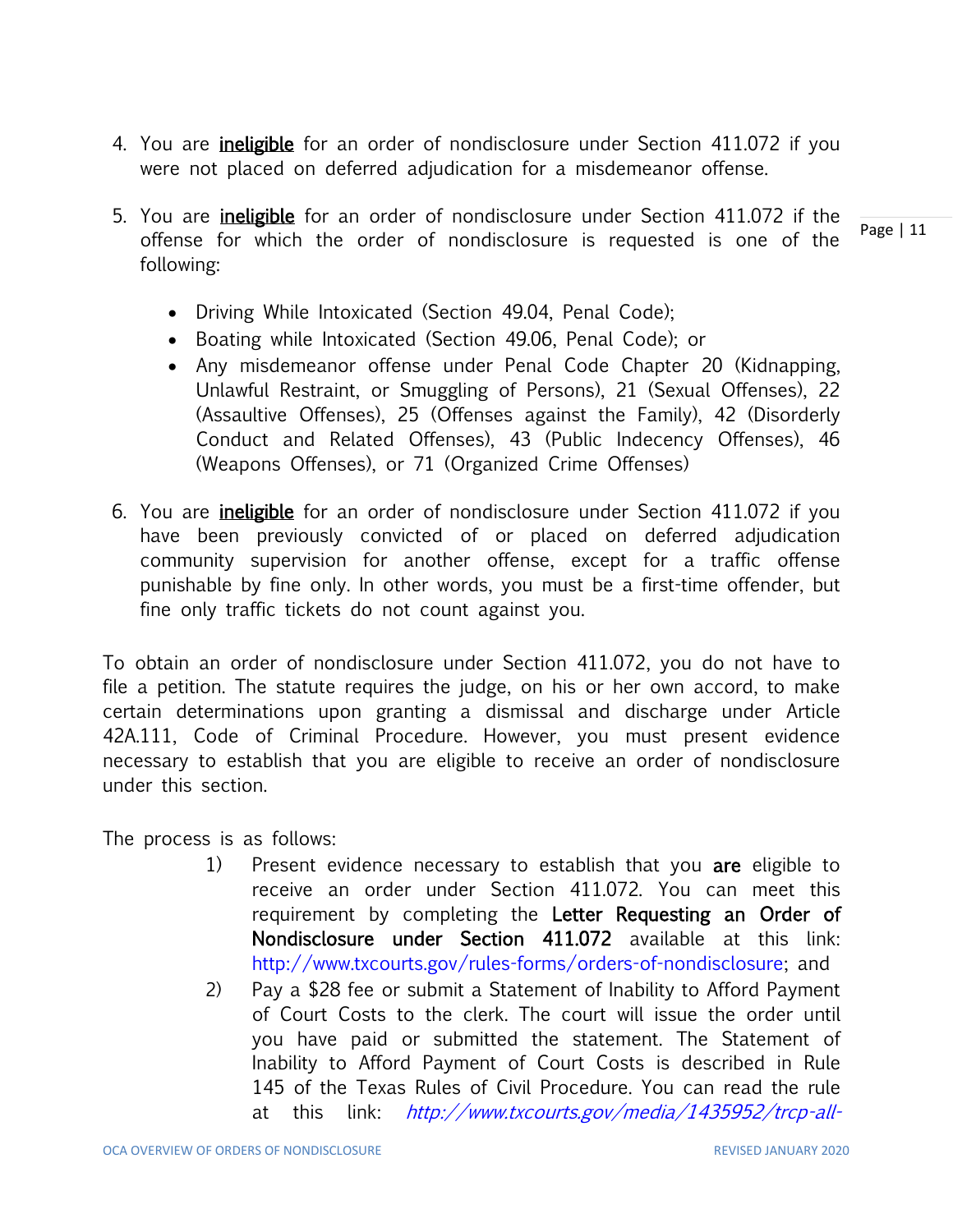[updated-with-amendments-effective-912016.pdf,](http://www.txcourts.gov/media/1435952/trcp-all-updated-with-amendments-effective-912016.pdf) and you can obtain the form for the statement at this link: [http://www.txcourts.gov/media/1435953/statement-final-version.pdf.](http://www.txcourts.gov/media/1435953/statement-final-version.pdf)

# If you are entitled to the order, the court cannot issue it until you have served a minimum of 180 days on deferred adjudication.

Page | 12

The court will have access to your criminal history record information and will use it to determine your eligibility for an order of nondisclosure under Section 411.072.

SECTION 411.0725 – Procedure for Deferred Adjudication –for Felonies and Certain Misdemeanors (REVISED 09/01/2019)

- 1. You are *ineligible* for an order of nondisclosure under Section 411.0725 if you QUALIFY for an order of nondisclosure under Section 411.072. You must be certain that you do not qualify under Section 411.072 before proceeding under Section 411.0725.
- 2. You are *ineligible* for an order of nondisclosure under Section 411.0725 if the offense for which the order of nondisclosure is requested is the offense of driving or boating while intoxicated under Penal Code Section 49.04 or 49.06, respectively.
- 3. You are *ineligible* for an order of nondisclosure under Section 411.0725 if you were not placed on deferred adjudication community supervision for the offense for which the order of nondisclosure is requested.
- 4. You are *ineligible* for an order of nondisclosure under Section 411.0725 if you did not receive a discharge and dismissal under Article 42A.111, Code Crim. Proc., or former law, for the offense for which the order of nondisclosure is requested.
- 5. You are *ineligible* for an order of nondisclosure under Section 411.0725 if you were convicted of or placed on deferred adjudication for another offense, other than a traffic offense punishable by fine only, any time during the period after the court placed you on deferred adjudication and before the expiration of the applicable waiting period (described in Number 6 below) following your completion of that deferred adjudication.
- 6. Waiting Period. You are eligible to file a petition for an order of nondisclosure under Section 411.0725 as follows: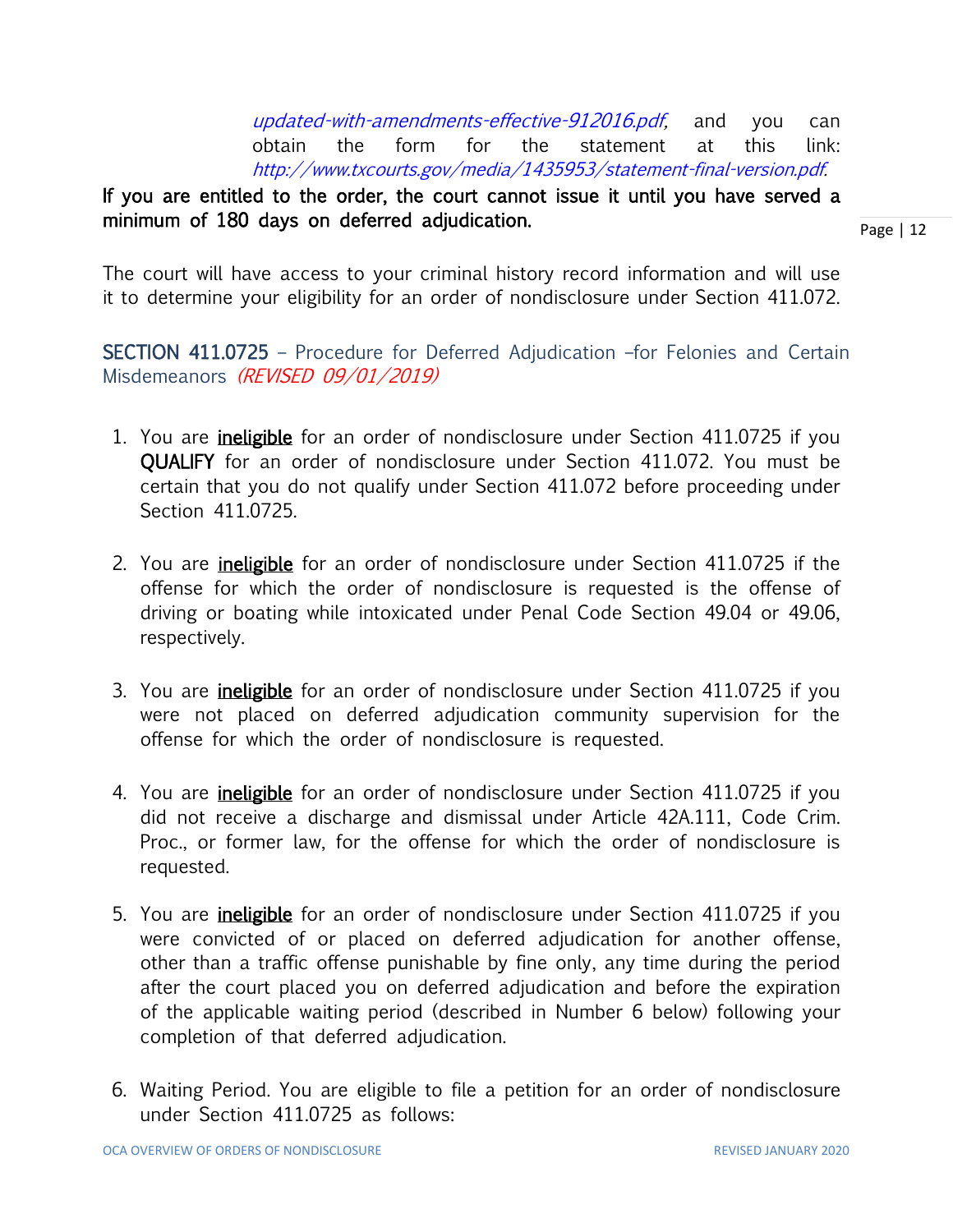- a) Immediately after discharge and dismissal, if the offense for which you are requesting an order of nondisclosure is a misdemeanor offense other than one of the misdemeanor offenses listed in b) below;
- b) On or after the second anniversary of the date of your discharge and dismissal, if you were placed on deferred adjudication for a misdemeanor offense under Penal Code Chapter 20 (Kidnapping, Unlawful Restraint, or Smuggling of Persons), 21 (Sexual Offenses), 22 (Assaultive Offenses), 25 (Offenses against the Family), 42 (Disorderly Conduct and Related Offenses), 43 (Public Indecency Offenses), or 46 (Weapons Offenses); or
- c) On or after the fifth anniversary of the date of your discharge and dismissal if the offense for which you are requesting an order of nondisclosure is a felony.

In order to obtain an order of nondisclosure under Section 411.0725, if you are eligible, you must file a petition. The form and instructions for obtaining an order of nondisclosure under Section 411.0725 are available at this link: [http://www.txcourts.gov/rules-forms/orders-of-nondisclosure.](http://www.txcourts.gov/rules-forms/orders-of-nondisclosure)

You should not have to pay the clerk to notify the prosecutor of your petition. Section 411.0745(e), Gov't Code, requires the court to notify the prosecutor. Additionally, if the court issues an order of nondisclosure, you should not have to pay the clerk to notify law enforcement. Under Section 411.075, Gov't Code, the clerk must notify the Crime Records Service Division of the Texas Department of Public Safety (hereinafter "DPS") who, in turn, must notify the law enforcement agencies and entities designated in the statute.

SECTION 411.0726 – Procedure for Deferred Adjudication Community Supervision for Certain Driving or Boating While Intoxicated Misdemeanors (NEW, effective 09/01/2019)

- 1. You are *ineligible* for an order of nondisclosure under Section 411.0726 if the offense for which the order of nondisclosure is requested is not driving while intoxicated or boating while intoxicated under Penal Code Section 49.04 or 49.06, respectively.
- 2. You are *ineligible* for an order of nondisclosure under Section 411.0726 if you were not placed on deferred adjudication for the offense for which the order of nondisclosure is requested.
- 3. You are **ineligible** for an order of nondisclosure under Section 411.0726 if the judge filed an affirmative finding in the papers of your case that it is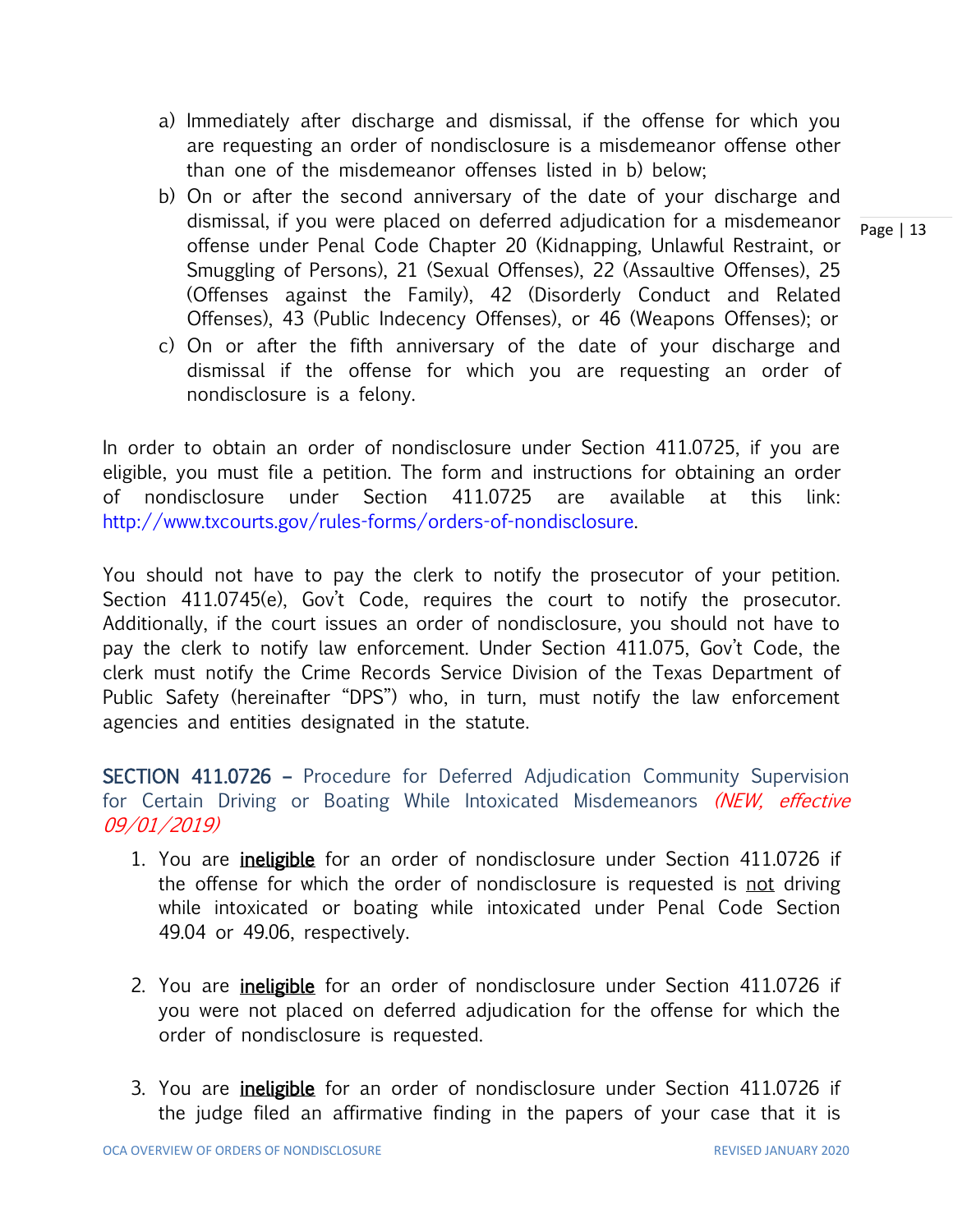not in the best interest of justice for you to receive an automatic order of nondisclosure for the offense for which the order of nondisclosure is requested. (*Note: The statute lists this as a requirement, although a person* is ineligible for an order of nondisclosure under Section 411.072 if the underlying offense is driving or boating while intoxicated.)

- 4. You are ineligible for an order of nondisclosure under Section 411.0726 if you did not receive a dismissal and discharge under Article 42A.111, Code Crim. Proc., or former law, for the offense for which the order of nondisclosure is requested.
- 5. You are ineligible for an order of nondisclosure under Section 411.0726 if you have been previously convicted of or placed on deferred adjudication for another offense, except for a traffic offense punishable by fine only. In other words, you must be a first-time offender, but fine only traffic tickets do not count against you.
- 6. You are ineligible for an order of nondisclosure under Section 411.0726 if you committed the offense of driving while intoxicated, and your commission of that offense resulted in a motor vehicle accident involving another person, including a passenger in your motor vehicle, even if that person did not suffer death or bodily injury.
- 7. You are *ineligible* for an order of nondisclosure under Section 411.0726 if, at the time of the offense, you held a commercial driver's license or commercial learner's permit, or your alcohol concentration was 0.15 or more.
- 8. You are ineligible for an order of nondisclosure under Section 411.0726 if your punishment was increased under Penal Code Section 49.09.
- 9. Waiting Period. You must wait two years following your dismissal and discharge before you may file a petition for an order of nondisclosure under Section 411.0726.

In order to obtain an order of nondisclosure under Section 411.0726, you must file a petition. The form and instructions for obtaining an order of nondisclosure under Section 411.0726 are available at this link: [http://www.txcourts.gov/rules](http://www.txcourts.gov/rules-forms/orders-of-nondisclosure)[forms/orders-of-nondisclosure.](http://www.txcourts.gov/rules-forms/orders-of-nondisclosure) You must file the petition with the court that placed you on deferred adjudication, and your petition must include evidence that shows you are entitled to file the petition.

The court must determine that you are entitled to file the petition and issuance of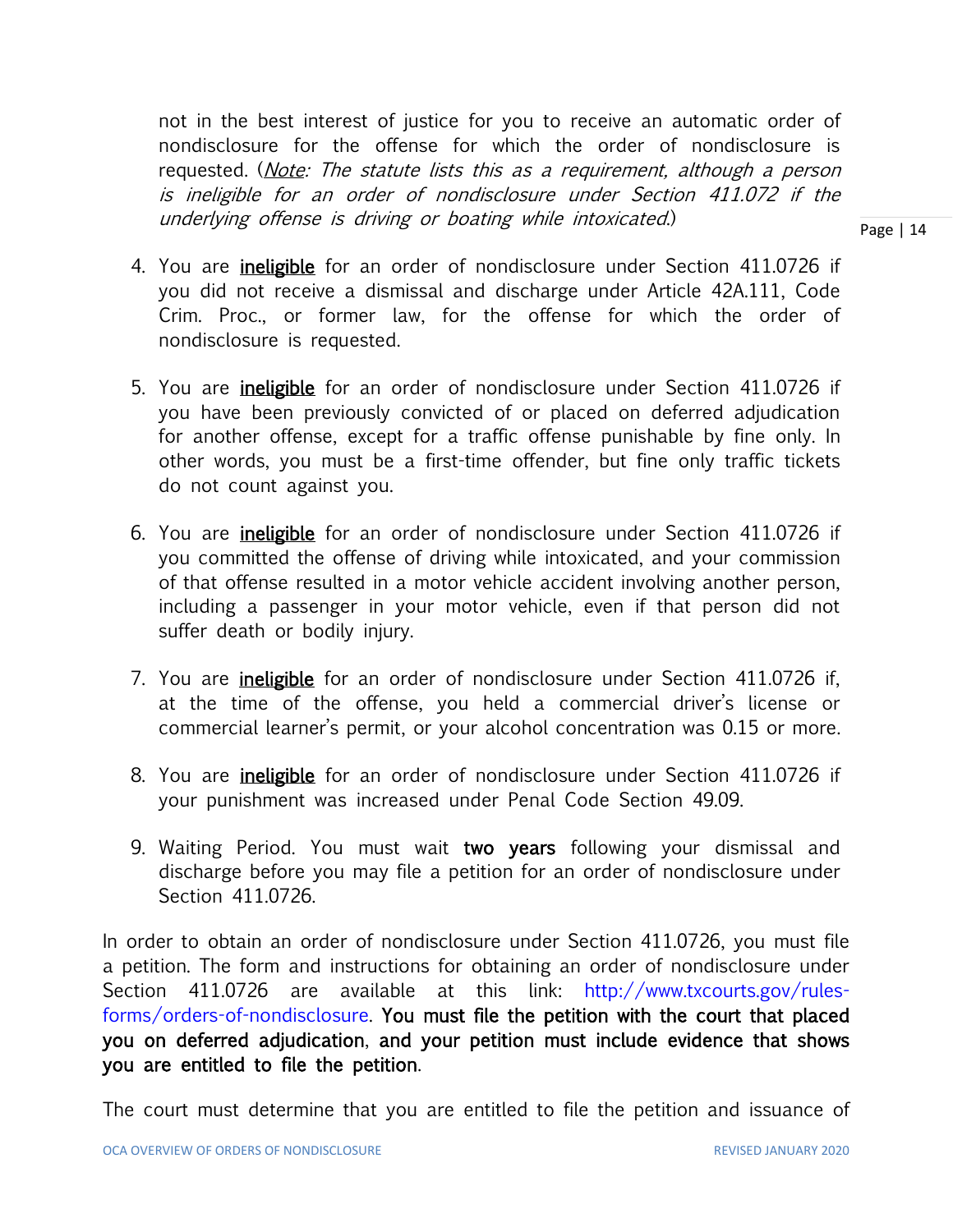the order of nondisclosure is in the best interest of justice before the court can grant the order. Also, if the prosecuting attorney provides evidence sufficient to show that your offense resulted in a motor vehicle accident involving another person, including a passenger in your vehicle, the court cannot grant the order.

Page | 15

You should not have to pay the clerk to notify the prosecutor of your petition. Section 411.0745(e), Gov't Code, requires the court to notify the prosecutor. Additionally, if the court issues an order of nondisclosure, you should not have to pay the clerk to notify law enforcement. Under Section 411.075, Gov't Code, the clerk must notify the Crime Records Service Division of the Texas Department of Public Safety (hereinafter "DPS") who, in turn, must notify the law enforcement agencies and entities designated in the statute.

SECTION 411.0727 – Procedure Following Successful Completion of Veterans Treatment Court Program

- 1. If you did not successfully complete a veterans treatment court program ("program") for the offense for which the order of nondisclosure is requested, you are ineligible for an order of nondisclosure under Section 411.0727.
- 2. If your entry into the veterans treatment court program arose as a result of a conviction for an offense involving the operation of a motor vehicle while intoxicated, you are *ineligible* for an order of nondisclosure under Section 411.0727.
- 3. If you have been previously convicted of one of the following offenses, you are **ineligible** for an order of nondisclosure under Section 411.0727:
	- Section [15.03,](http://www.statutes.legis.state.tx.us/GetStatute.aspx?Code=PE&Value=15.03) Penal Code, if the offense is punishable as a felony of the first degree;
	- Section [19.02,](http://www.statutes.legis.state.tx.us/GetStatute.aspx?Code=PE&Value=19.02) Penal Code (Murder);
	- Section [19.03,](http://www.statutes.legis.state.tx.us/GetStatute.aspx?Code=PE&Value=19.03) Penal Code (Capital Murder);
	- Section [20.04,](http://www.statutes.legis.state.tx.us/GetStatute.aspx?Code=PE&Value=20.04) Penal Code (Aggravated Kidnapping);
	- Section [20A.02,](http://www.statutes.legis.state.tx.us/GetStatute.aspx?Code=PE&Value=20A.02) Penal Code (Trafficking of Persons);
	- Section  $21.11(a)(1)$ , Penal Code (Indecency with a Child);
	- Section [22.011,](http://www.statutes.legis.state.tx.us/GetStatute.aspx?Code=PE&Value=22.011) Penal Code (Sexual Assault);
	- Section [22.021,](http://www.statutes.legis.state.tx.us/GetStatute.aspx?Code=PE&Value=22.021) Penal Code (Aggravated Sexual Assault)
	- Section [22.04\(](http://www.statutes.legis.state.tx.us/GetStatute.aspx?Code=PE&Value=22.04)a)(1), Penal Code (Injury to a Child, Elderly Individual, or Disabled Individual), if the offense is punishable as a felony of the first degree and the victim of the offense is a child;
	- Section [29.03,](http://www.statutes.legis.state.tx.us/GetStatute.aspx?Code=PE&Value=29.03) Penal Code (Aggravated Robbery);
	- Section [30.02,](http://www.statutes.legis.state.tx.us/GetStatute.aspx?Code=PE&Value=30.02) Penal Code (Burglary), if the offense is punishable as a first degree felony under Subsection (d) of that section and the actor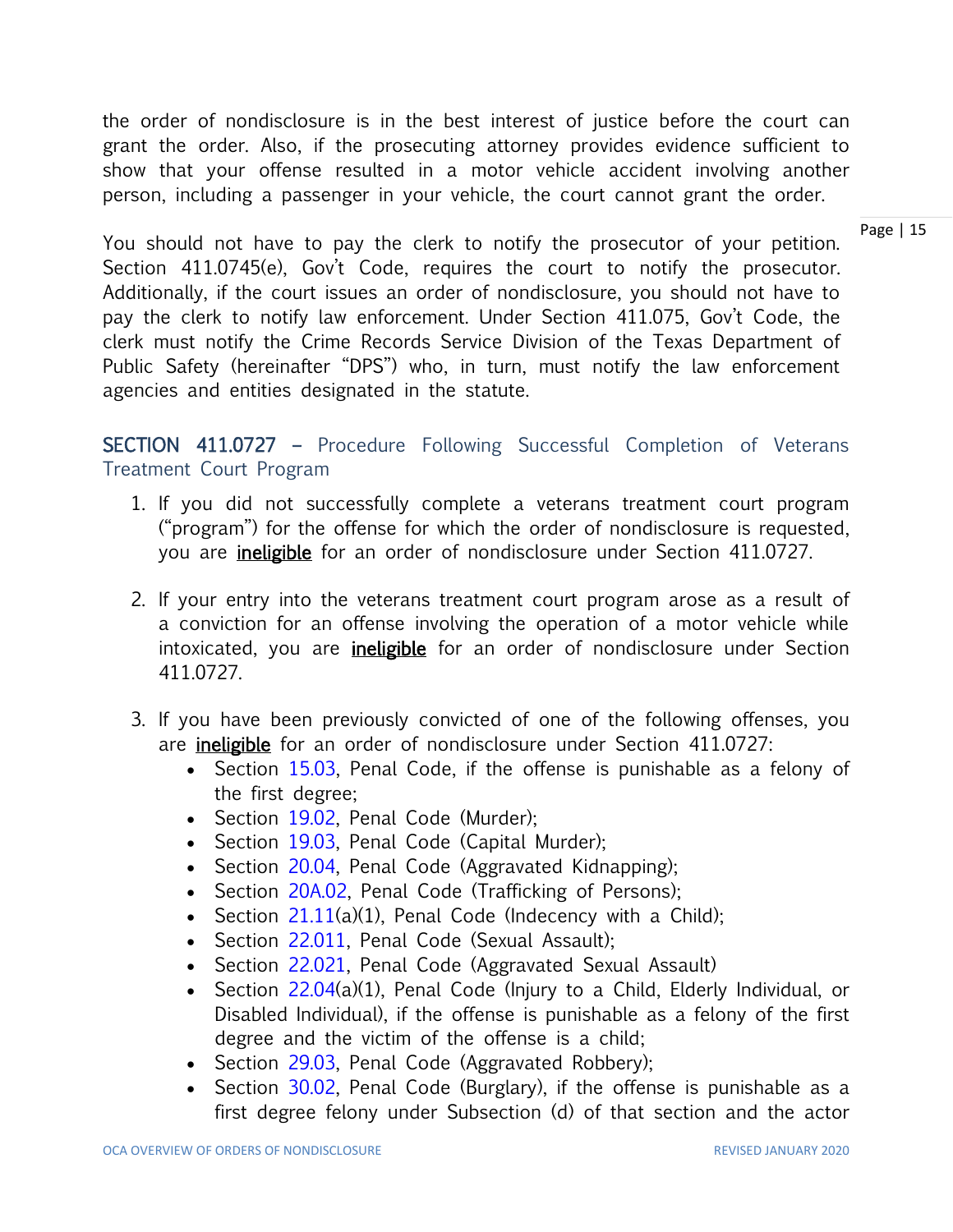committed the offense with the intent to commit a felony under Section [21.02,](http://www.statutes.legis.state.tx.us/GetStatute.aspx?Code=PE&Value=21.02) [21.11,](http://www.statutes.legis.state.tx.us/GetStatute.aspx?Code=PE&Value=21.11) [22.011,](http://www.statutes.legis.state.tx.us/GetStatute.aspx?Code=PE&Value=22.011) [22.021,](http://www.statutes.legis.state.tx.us/GetStatute.aspx?Code=PE&Value=22.021) or [25.02,](http://www.statutes.legis.state.tx.us/GetStatute.aspx?Code=PE&Value=25.02) Penal Code;

- Section [43.05,](http://www.statutes.legis.state.tx.us/GetStatute.aspx?Code=PE&Value=43.05) Penal Code (Compelling Prostitution);
- Section [43.25,](http://www.statutes.legis.state.tx.us/GetStatute.aspx?Code=PE&Value=43.25) Penal Code (Sexual Performance by a Child);
- Chapter [481,](http://www.statutes.legis.state.tx.us/GetStatute.aspx?Code=HS&Value=481) Health and Safety Code, for which punishment is increased  $\frac{16}{\text{Page} + 16}$ under Section [481.140](http://www.statutes.legis.state.tx.us/GetStatute.aspx?Code=HS&Value=481.140&Date=7/26/2017) of that code (Use of Child in Commission of Offense) or Section 481.134(c), (d), (e), or (f) of that code (Drug-free Zones) if it is shown that the defendant has been previously convicted of an offense for which punishment was increased under any of those subsections; and
- A sexually violent offense, as defined by Article 62.001, Code Crim. Proc.
- 4. If you were convicted of any felony offense during the two years following your completion of the veterans treatment court program, you are *ineligible* for an order of nondisclosure under Section 411.0727.
- 5. Waiting Period. You must wait two years from the date that you successfully completed the veterans treatment court program before you may file a petition for an order of nondisclosure under Section 411.0727.

In order to obtain an order of nondisclosure under Section 411.0727, you must file a petition. The form and instructions for obtaining an order of nondisclosure under Section 411.0727 are available at this link: [http://www.txcourts.gov/rules](http://www.txcourts.gov/rules-forms/orders-of-nondisclosure)[forms/orders-of-nondisclosure.](http://www.txcourts.gov/rules-forms/orders-of-nondisclosure)

You should not have to pay the clerk to notify the prosecutor of your petition. Section 411.0745(e), Gov't Code, requires the court to notify the prosecutor. Additionally, if the court issues an order of nondisclosure, you should not have to pay the clerk to notify law enforcement. Under Section 411.075, Gov't Code, the clerk must notify the Crime Records Service Division of the Texas Department of Public Safety (hereinafter "DPS") who, in turn, must notify the law enforcement agencies and entities designated in the statute.

SECTION 411.0728 – Procedure for Certain Victims of Trafficking of Persons (REVISED 09/01/2019)

- 1. You are *ineligible* for an order of nondisclosure under Section 411.0728 if the offense for which the order of nondisclosure is requested is not one or more of the following offenses:
	- prostitution (felony or misdemeanor),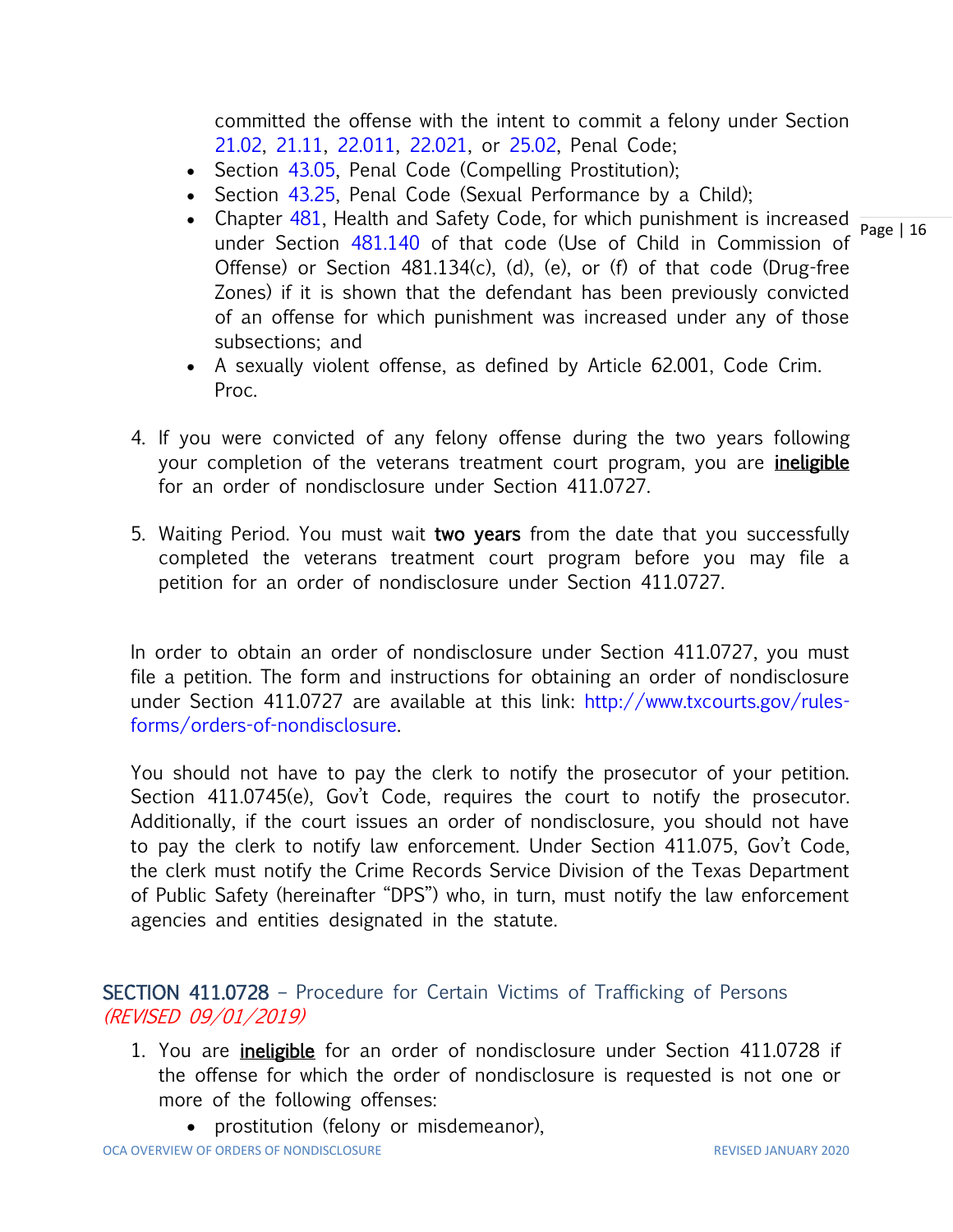- delivery or possession of marihuana (Class B misdemeanor only), or
- theft (Class C or B misdemeanor only).
- you did not commit the offense for which the order of nondisclosure is  $\frac{}{\text{Page} \mid 17}$ 2. You are *ineligible* for an order of nondisclosure under Section 411.0728 if requested solely as a victim of the offense of trafficking of persons, continuous trafficking of persons, or compelling prostitution.
- 3. You are *ineligible* for an order of nondisclosure under Section 411.0728 if you were not convicted of or placed on deferred adjudication for the offense for which the order of nondisclosure is requested.
- 4. You are *ineligible* for an order of nondisclosure under Section 411.0728 if you did not provide assistance to law enforcement or a prosecuting attorney who requested your assistance in the investigation or prosecution of an offense involving human trafficking, compelling prostitution, or other similar federal offense, unless your reason for not providing assistance was due to your age or a physical or mental disability resulting from being a victim of an offense involving human trafficking, compelling prostitution, or other similar federal offense.
- 5. (For individuals filing a second or subsequent petition under Section 411.0728) You are ineligible for an order of nondisclosure under Section 411.0728 if you committed the offense for which the order of nondisclosure is requested on or after you filed your first petition under this section.
- 6. Waiting Period. You must wait a year from the date that you: (1) completed the sentence in your case, including any term of confinement imposed and payment of all fines, costs, and restitution imposed; or (2) received a dismissal and discharge from deferred adjudication before you may file a petition for an order of nondisclosure under Section 411.0728.

In order to obtain an order of nondisclosure under Section 411.0728, you must file a petition.

OCA OVERVIEW OF ORDERS OF NONDISCLOSURE REVISED JANUARY 2020 Before a court can issue an order under this section, the court must determine that: (1) you committed the offense for which the order of nondisclosure is requested solely as a victim of the offense of trafficking of persons, continuous trafficking of persons, or compelling prostitution; (2) you did not commit the offense for which the order of nondisclosure is requested on or after you submitted your first petition under this section, if any; and (3) issuance of the order of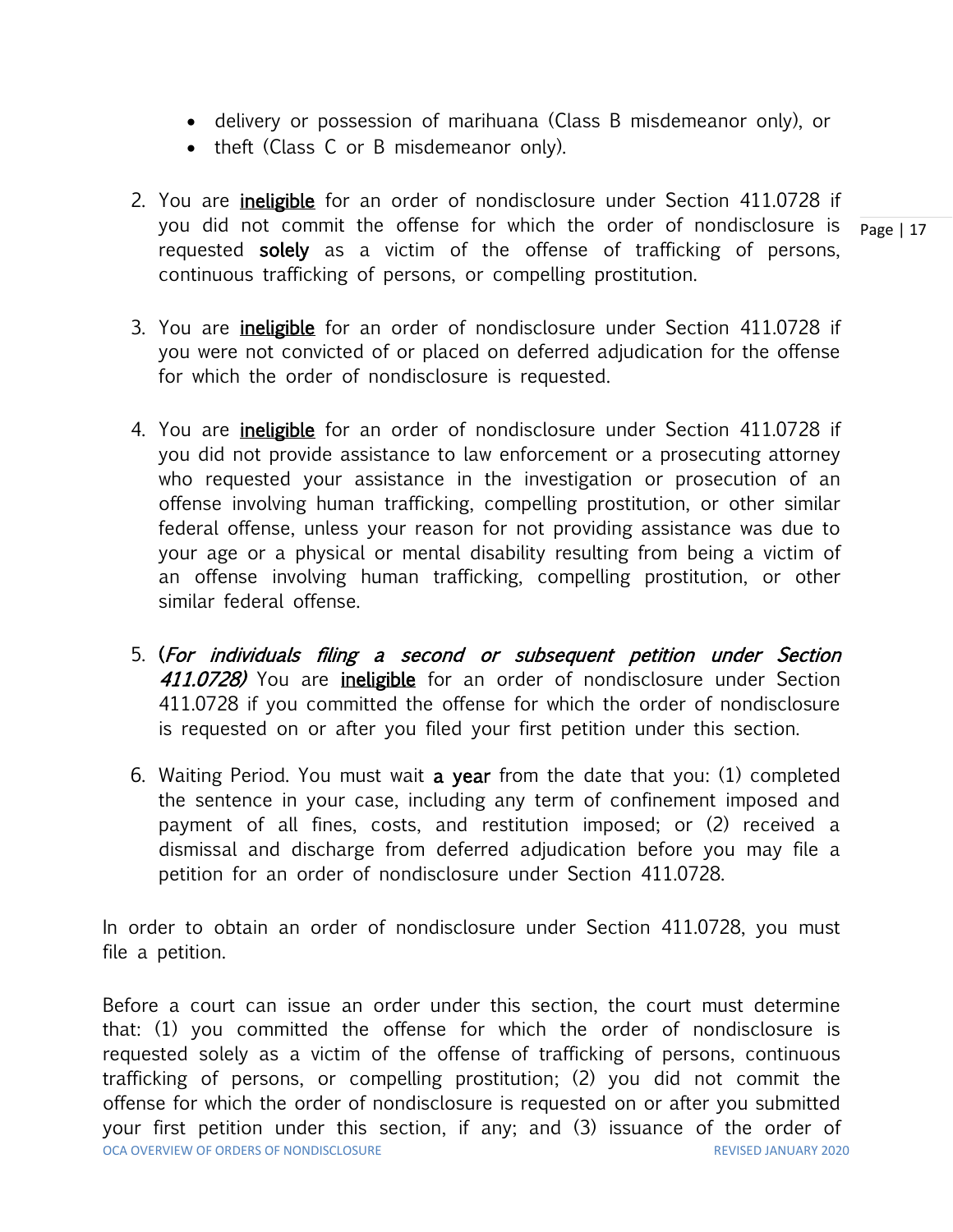nondisclosure is in the best interest of justice. The forms and instructions for filing a petition under Section 411.0728 are available at this link: [http://www.txcourts.gov/rules-forms/orders-of-nondisclosure.](http://www.txcourts.gov/rules-forms/orders-of-nondisclosure)

Page | 18 You should not have to pay the clerk to notify the prosecutor of your petition. Section 411.0745(e), Gov't Code, requires the court to notify the prosecutor. Additionally, if the court issues an order of nondisclosure, you should not have to pay the clerk to notify law enforcement. Under Section 411.075, Gov't Code, the clerk must notify the Crime Records Service Division of the Texas Department of Public Safety (hereinafter "DPS") who, in turn, must notify the law enforcement agencies and entities designated in the statute.

If you committed more than one offense solely as a victim of the offense of trafficking of persons, continuous trafficking of persons, or compelling prostitution, you may file a multiple petitions for an order of nondisclosure in a district court in the county where you were most recently convicted or placed on deferred adjudication. You may request the court to consolidate the petitions. If the court grants your request, the court will consolidate the petitions and exercise jurisdiction over all of the petitions, regardless of the county in which the offenses occurred.

#### SECTION 411.0729 – Procedure for Certain Veterans Placed on Community Supervision (NEW, effective 06/02/2019)

- 1. If the offense for which the order of nondisclosure is requested is not a misdemeanor offense, you are *ineligible* for an order of nondisclosure under Section 411.0729.
- 2. If you were not placed on probation or deferred adjudication for the offense for which the order of nondisclosure is requested, and if you did not successfully complete all conditions of that probation or deferred adjudication, you are ineligible for an order of nondisclosure under Section 411.0729.
- 3. If you are not a veteran of the United States Armed Forces, including a member of the reserves, national guard, or state guard, you are *ineligible* for an order of nondisclosure under Section 411.0729.
- 4. If you did not successfully complete a veterans reemployment program approved by the court after committing the offense for which the order of nondisclosure is requested, you are *ineligible* for an order of nondisclosure under Section 411.0729.
- 5. Waiting Period. There is none. This order is available immediately upon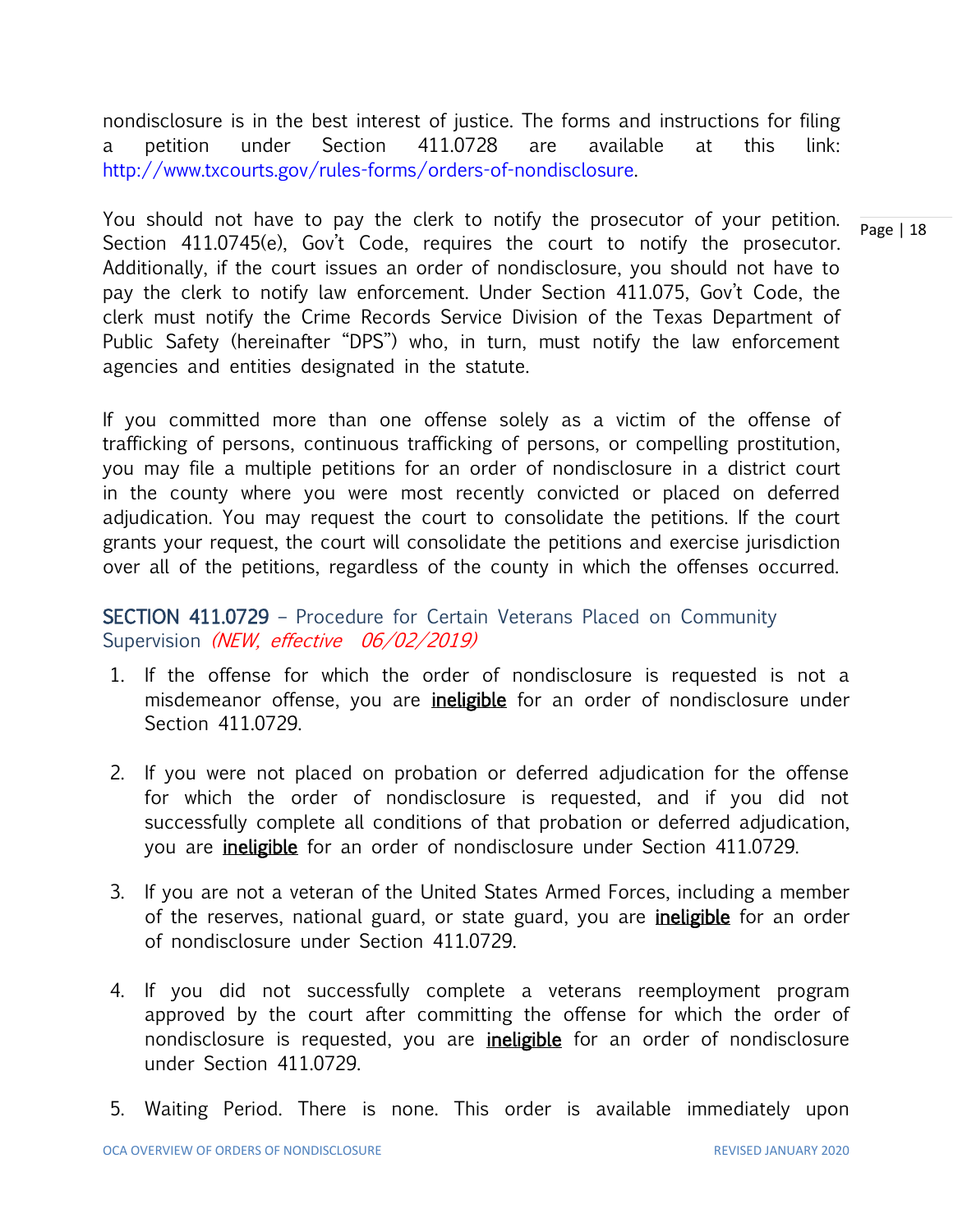successful completion of the veterans reemployment program and the conditions of the probation or deferred adjudication.

have to file a petition. The statute does not specifically require you to file a petition,  $\frac{}{\text{Page}+19}$ In order to obtain an order of nondisclosure under Section 411.0729, you may but the court may require you to do so.

Before a court can issue an order under this section, the court must determine that: (1) you have successfully completed a veterans reemployment program approved by the court and the conditions of your probation or deferred adjudication; and (2) issuance of the order of nondisclosure is in the best interest of justice. The forms and instructions for filing a petition under Section 411.0729 are available at this link: [http://www.txcourts.gov/rules-forms/orders-of](http://www.txcourts.gov/rules-forms/orders-of-nondisclosure)[nondisclosure.](http://www.txcourts.gov/rules-forms/orders-of-nondisclosure)

You should not have to pay the clerk to notify the prosecutor of your petition. Section 411.0745(e), Gov't Code, requires the court to notify the prosecutor. Additionally, if the court issues an order of nondisclosure, you should not have to pay the clerk to notify law enforcement. Under Section 411.075, Gov't Code, the clerk must notify the Crime Records Service Division of the Texas Department of Public Safety (hereinafter "DPS") who, in turn, must notify the law enforcement agencies and entities designated in the statute.

SECTION 411.073 – Procedure for Community Supervision Following Conviction for Certain Misdemeanors

- 1. You are *ineligible* for an order of nondisclosure under Section 411.073 if your probation was revoked.
- 2. You are *ineligible* for an order of nondisclosure under Section 411.073 if you did not successfully complete your period of probation, including any term of confinement imposed and payment of all fines, costs, and restitution imposed.
- 3. You are *ineligible* for an order of nondisclosure under Section 411.073 if you were convicted of or placed on deferred adjudication for another offense other than a traffic offense punishable by fine only, during the period after the court placed you on probation for the offense for which the order of nondisclosure is requested and the expiration of the applicable waiting period following completion of your probation (described in No. 4 below).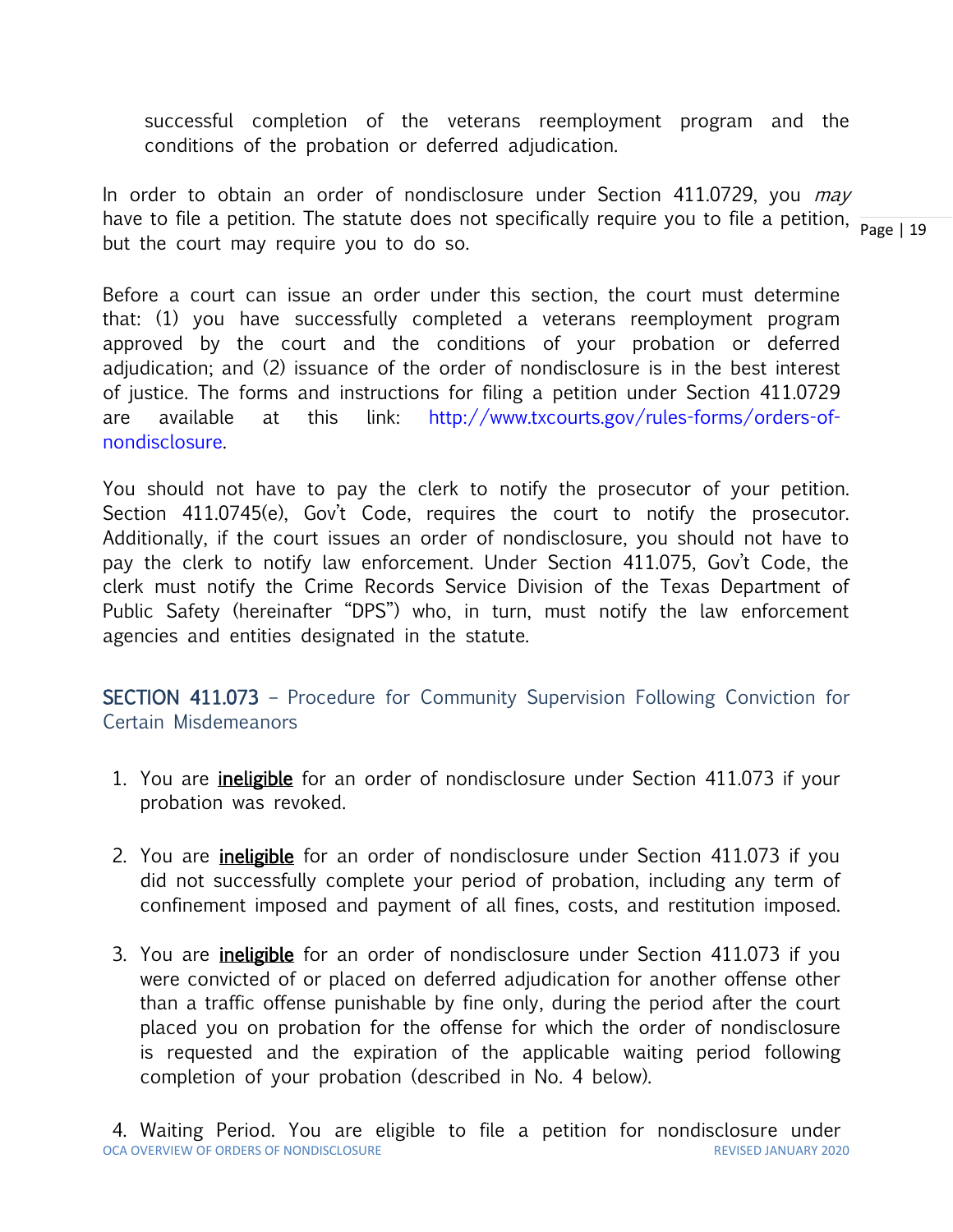Section 411.073 either:

- a) On or after you complete probation, unless the offense for which you are requesting an order of nondisclosure is one of the misdemeanor offenses listed in b) below; or
- b) On or after the second anniversary of the date you completed probation if you were placed on probation for a misdemeanor offense under Chapter 20 (kidnapping, unlawful restraint, or smuggling of persons), 21 (sexual offenses), 22 (assaultive offenses), 25 (offenses against the family), 42 (disorderly conduct and related offenses), 43 (public indecency offenses), or 46 (weapons offenses) of the Penal Code.

In order to obtain an order of nondisclosure under Section 411.073, you must file a petition. The form and instructions for obtaining an order of nondisclosure under Section 411.073 are available at this link: [http://www.txcourts.gov/rules](http://www.txcourts.gov/rules-forms/orders-of-nondisclosure)[forms/orders-of-nondisclosure.](http://www.txcourts.gov/rules-forms/orders-of-nondisclosure) The court must determine that you are entitled to file the petition and issuance of the order of nondisclosure is in the best interest of justice before the court can grant your request.

You should not have to pay the clerk to notify the prosecutor of your petition. Section 411.0745(e), Gov't Code, requires the court to notify the prosecutor. Additionally, if the court issues an order of nondisclosure, you should not have to pay the clerk to notify law enforcement. Under Section 411.075, Gov't Code, the clerk must notify the Crime Records Service Division of the Texas Department of Public Safety (hereinafter "DPS") who, in turn, must notify the law enforcement agencies and entities designated in the statute.

SECTION 411.0731 - Procedure for Community Supervision Following Conviction; Certain Driving While Intoxicated Convictions

- 1. You are *ineligible* for an order of nondisclosure under Section 411.0731 if your conviction for driving while intoxicated was a Class A misdemeanor or higher category of offense, or if your alcohol concentration level was 0.15 or more. Your offense must have been punishable as a Class B misdemeanor.
- 2. You are *ineligible* for an order of nondisclosure under Section 411.0731 if you did not receive probation.
- 3. You are *ineligible* for an order of nondisclosure under Section 411.0731 if your probation was revoked or you did not complete your probation, including serving any term of confinement imposed and paying all fines, costs, and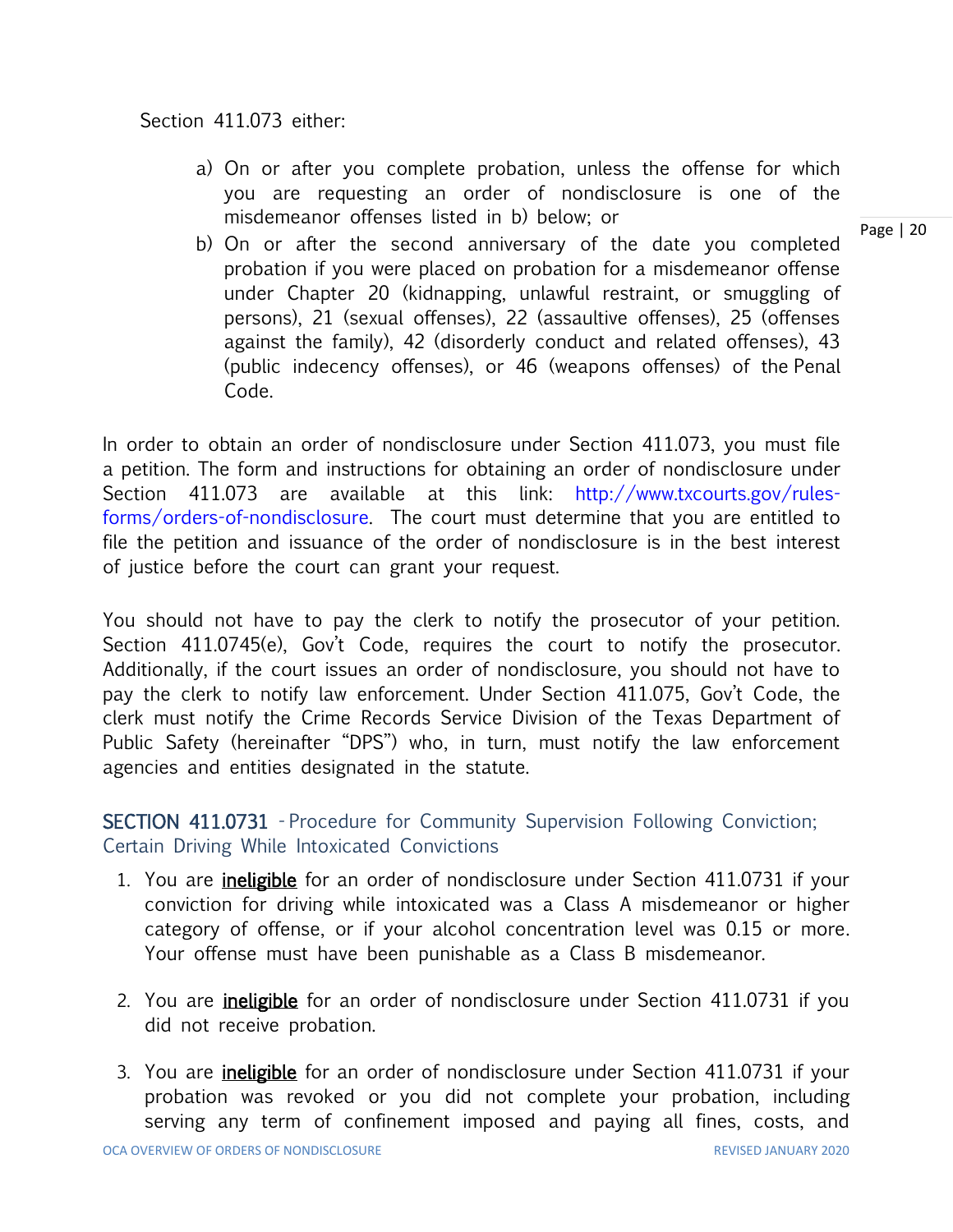restitution imposed. You are still eligible under this section if the court waived all or part of the fine and costs imposed.

- Page | 21 4. You are *ineligible* for an order of nondisclosure under Section 411.0731 if you have been previously convicted of or placed on deferred adjudication for another offense, except for a traffic offense punishable by fine only. In other words, you must be a first-time offender, but fine only traffic tickets do not count against you.
- 5. You are *ineligible* for an order of nondisclosure under Section 411.0731 if your commission of the driving while intoxicated offense resulted in a motor vehicle accident involving another person, including any passenger in your motor vehicle, even if that person did not suffer death or bodily injury.
- 6. Waiting Period. You are eligible to file a petition for an order of nondisclosure under Section 411.0731 either:
	- a) Two years after you complete probation, if you successfully complied with a condition of probation that required you to use an ignition interlock device while driving a motor vehicle for at least 6 months; or
	- b) Five years after you complete probation, if the court that placed you on probation did not order you to use an ignition interlock device while driving a motor vehicle, or the court ordered you to use one for a period of less than 6 months.

In order to obtain an order of nondisclosure under Section 411.0731, you must file a petition. The form and instructions for obtaining an order of nondisclosure under Section 411.0731 are available at this link: [http://www.txcourts.gov/rules](http://www.txcourts.gov/rules-forms/orders-of-nondisclosure)[forms/orders-of-nondisclosure.](http://www.txcourts.gov/rules-forms/orders-of-nondisclosure) You must file the petition with the court that placed you on probation, and your petition must include evidence that shows you are entitled to file the petition.

The court must determine that you are entitled to file the petition and issuance of the order of nondisclosure is in the best interest of justice before the court can grant your request. Also, if the prosecuting attorney presents evidence sufficient to show that your commission of the offense of driving while intoxicated resulted in a motor vehicle accident involving another person, including a passenger in your vehicle, the court cannot grant your request.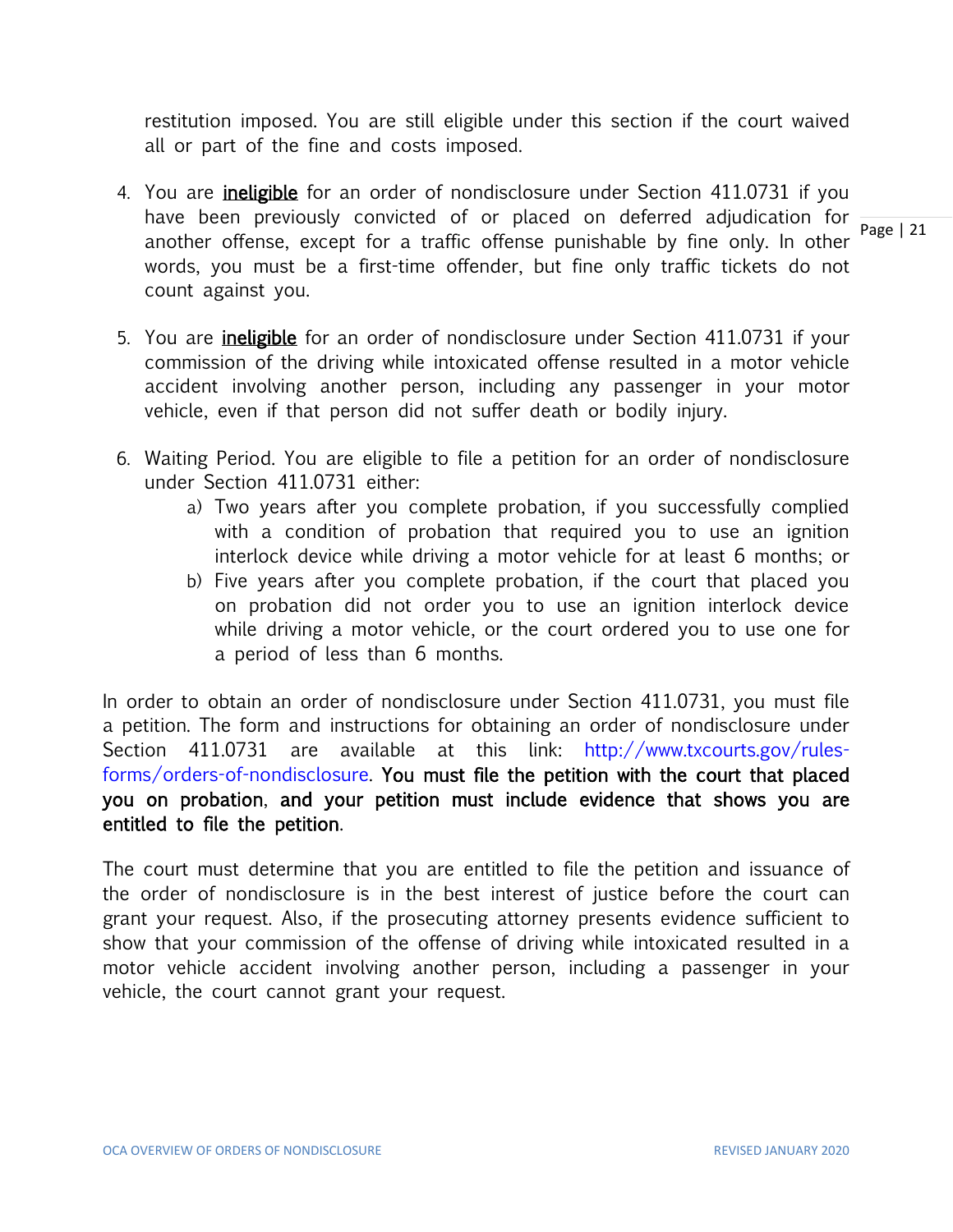clerk must notify the Crime Records Service Division of the Texas Department of  $\frac{1}{\text{Page} + 22}$ You should not have to pay the clerk to notify the prosecutor of your petition. Section 411.0745(e), Gov't Code, requires the court to notify the prosecutor. Additionally, if the court issues an order of nondisclosure, you should not have to pay the clerk to notify law enforcement. Under Section 411.075, Gov't Code, the Public Safety (hereinafter "DPS") who, in turn, must notify the law enforcement agencies and entities designated in the statute.

#### SECTION 411.0735 – Procedure for Conviction for Certain Misdemeanors

- 1. You are *ineligible* for an order of nondisclosure under Section 411.0735 if you QUALIFY for an order of nondisclosure under Section 411.073. You must be sure that you do not qualify for an order of nondisclosure under Section 411.073 before proceeding under Section 411.0735.
- 2. You are *ineligible* for an order of nondisclosure under Section 411.0735 if you have not completed your sentence, including any term of confinement imposed and payment of all fines, costs, and restitution imposed.
- 3. You are *ineligible* for an order of nondisclosure under Section 411.0735 if the court determines that the offense for which you are requesting an order of nondisclosure was violent or sexual in nature. However, if you were convicted of an assault under Section 22.01, Penal Code, you may still be eligible for an order of nondisclosure under 411.0735.
- 4. Excluding the offense for which the order of nondisclosure is requested, you are ineligible for an order of nondisclosure if you have ever been convicted of or placed on deferred adjudication for any other offense other than a traffic offense punishable by fine only.
- 5. Waiting Period. If you were convicted of a misdemeanor punishable by fine only, you are eligible to petition the court for an order of nondisclosure under Section 411.0735 on or after the date that you completed your sentence in the case. Otherwise, you must wait two years after you complete your sentence before filing a petition for an order of nondisclosure under 411.0735.

In order to obtain an order of nondisclosure under Section 411.0735, you must file a petition. The form and instructions for obtaining an order of nondisclosure under Section 411.0735 are available at this link: [http://www.txcourts.gov/rules](http://www.txcourts.gov/rules-forms/orders-of-nondisclosure)[forms/orders-of-nondisclosure.](http://www.txcourts.gov/rules-forms/orders-of-nondisclosure) The court must determine that you are entitled to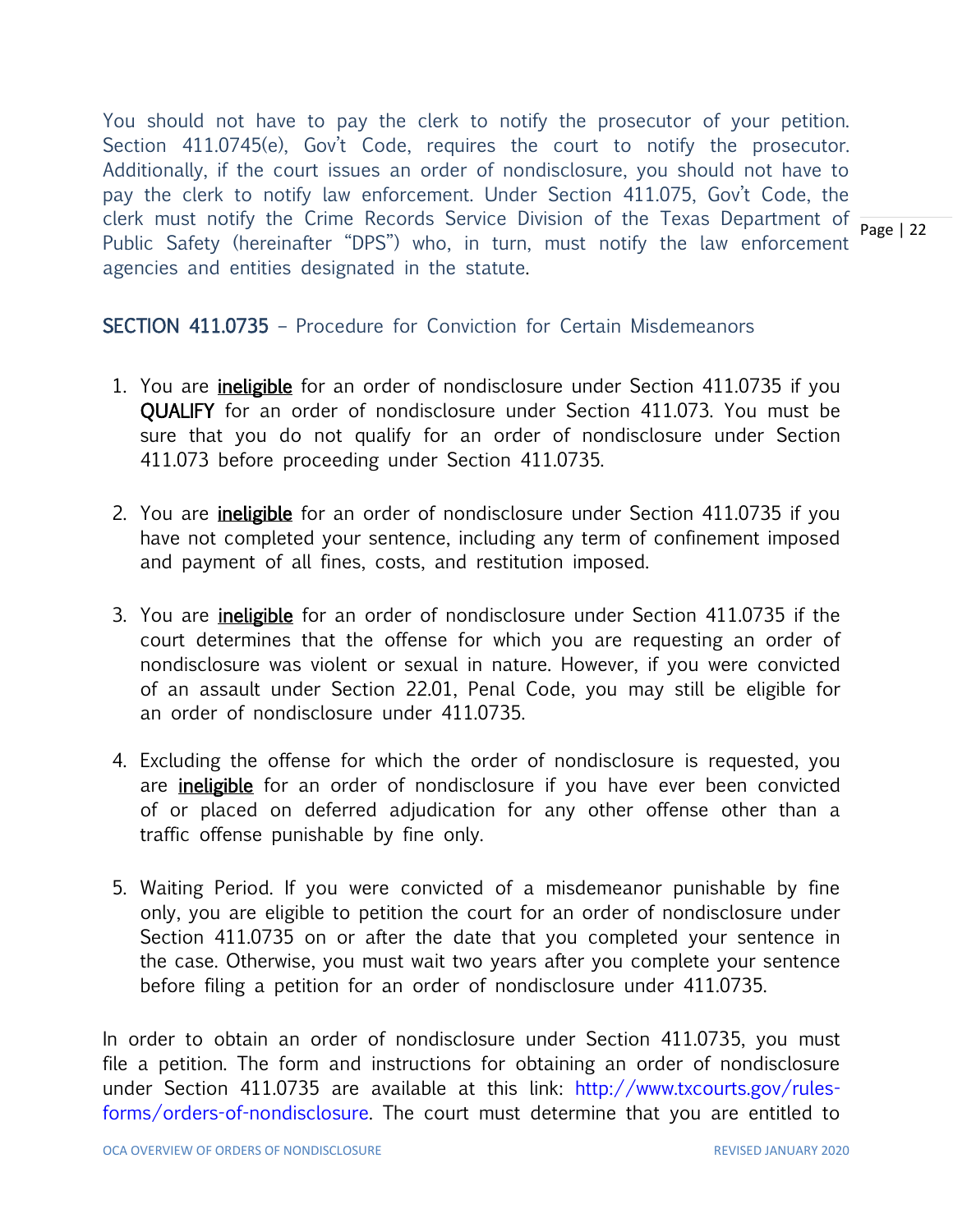file the petition and that issuance of the order of nondisclosure is in the best interest of justice before the court can grant your request.

Page | 23 You should not have to pay the clerk to notify the prosecutor of your petition. Section 411.0745(e), Gov't Code, requires the court to notify the prosecutor. Additionally, if the court issues an order of nondisclosure, you should not have to pay the clerk to notify law enforcement. Under Section 411.075, Gov't Code, the clerk must notify the Crime Records Service Division of the Texas Department of Public Safety (hereinafter "DPS") who, in turn, must notify the law enforcement agencies and entities designated in the statute.

SECTION 411.0736 - Procedure for Conviction; Certain Driving While Intoxicated **Convictions** 

- 1. You are *ineligible* for an order of nondisclosure under 411.0736 if you QUALIFY for an order of nondisclosure under Section 411.0731. You must be sure that you do not qualify under Section 411.0731 before proceeding under Section 411.0736. If your probation was revoked, or if you were not placed on probation following your conviction for the DWI, you do not qualify under 411.0731.
- 2. You are *ineligible* for an order of nondisclosure under Section 411.0736 if your conviction for driving while intoxicated was a Class A misdemeanor or higher category of offense, or if your alcohol concentration level was 0.15 or more. You offense must have been punishable as a Class B misdemeanor.
- 3. You are ineligible for an order of nondisclosure under Section 411.0736 if you did not complete your sentence, including serving any term of confinement imposed and paying all fines, costs, and restitution imposed. You may still be eligible if the court waived all or part of the fine and costs imposed.
- 4. You are *ineligible* for an order of nondisclosure under Section 411.0736 if you have been previously convicted of or placed on deferred adjudication for another offense, except for a traffic offense punishable by fine only. In other words, you must be a first-time offender, but fine only traffic tickets do not count against you.
- 5. You are *ineligible* for an order of nondisclosure if your commission of the driving while intoxicated offense resulted in a motor vehicle accident involving another person, including any passenger in your motor vehicle, regardless of whether any person involved in the accident suffered death or injury.

OCA OVERVIEW OF ORDERS OF NONDISCLOSURE REVISED JANUARY 2020 6. Waiting Period. You are eligible to file a petition for an order of nondisclosure